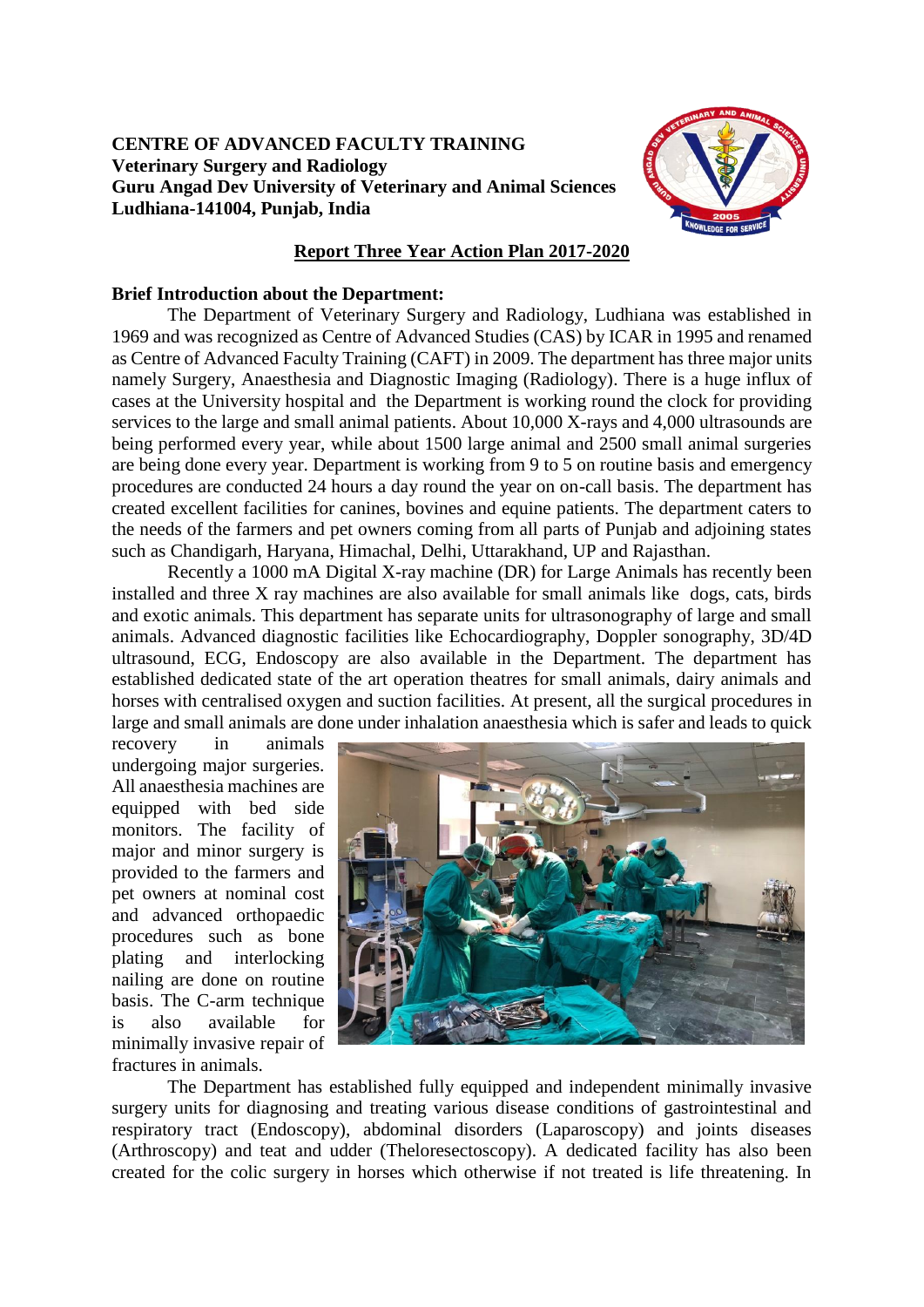veterinary dentistry, the department provides facilities for dental caries, root canal treatment and crown therapy. Ophthalmic surgery unit has been developed with the facilities of cataract surgery with phacoemulsification and Intraocular lens implantation and corneal grafting. Facilities of diode LASER surgery, Ultrasound and LASER therapy are also available in the Department. Under the CAFT, till date the centre has conducted 32 trainings and trained nearly 480 scientists/teachers working in SVU's, SAU's / ICAR institutes. Department has hosted two National congresses of Indian Society for Veterinary Surgery at Ludhiana in years 1991 and 2009.

### **Objectives of CAFT:**

- i) To develop facilities to function as Centre Of Advanced Faculty Training in field of Veterinary Surgery and Radiology.
- ii) To undertake advanced education and training of scientists/faculty members of different universities and ICAR institutes in the country in the field of Veterinary, Anaesthesia, Surgery and Radiology.
- iii) Conduct of workshops, symposia, conferences and summer institutes as and when sanctioned by ICAR and other organizations.

### **Faculty: Name & Designation (as on 20/01/2020):**

- 1. Dr. S.S. Singh, Professor Emeritus, Ex Dean PGS
- 2. Dr. J. Mohindroo, Professor and Head
- 3. Dr. Navdeep Singh, Professor
- 4. Dr. S.K. Mahajan, Professor
- 5. Dr. Arun Anand, Professor
- 6. Dr. Ashwani Kumar, Associate Professor
- 7. Dr. Tarunbir Singh, Scientist
- 8. Dr. Pallavi Verma, Associate Professor
- 9. Dr. Vandana Sangwan, Assistant Professor
- 10. Dr. N Umeshwori Devi, Assistant Professor
- 11. Dr. Jasmeet Singh Khosa, Assistant Professor

| Toot graduate stadents of the aepartment |                                            |            |  |  |  |  |
|------------------------------------------|--------------------------------------------|------------|--|--|--|--|
| Year                                     | No. of Students pursuing degree (On Rolls) |            |  |  |  |  |
|                                          | <b>MVSc</b>                                | <b>PhD</b> |  |  |  |  |
| 2017                                     |                                            |            |  |  |  |  |
| 2018                                     | 20                                         |            |  |  |  |  |
| 2019                                     |                                            |            |  |  |  |  |

#### **Post graduate students of the department**

### **Human Resource Development: (Particulars of short courses /Training Programs for HRD conducted from 2017-2019.**

| S.NO   Name of training program   Period     |                    | <b>No. of Participants</b> |                 |              |  |
|----------------------------------------------|--------------------|----------------------------|-----------------|--------------|--|
| under CAFT                                   |                    | <b>Internal</b>            | <b>External</b> | <b>Total</b> |  |
| challenges<br>Addressing                     | in   30 Aug to   3 |                            | 22              | 25           |  |
| and $ 19$<br>Veterinary<br>Surgery           | $Sept \,  $        |                            |                 |              |  |
| Anaesthesia                                  | 2017               |                            |                 |              |  |
| Enhancing Core and Advanced 11 Sept to 3     |                    |                            | 21              | 24           |  |
| Competency Skills in Veterinary   1 Oct 2018 |                    |                            |                 |              |  |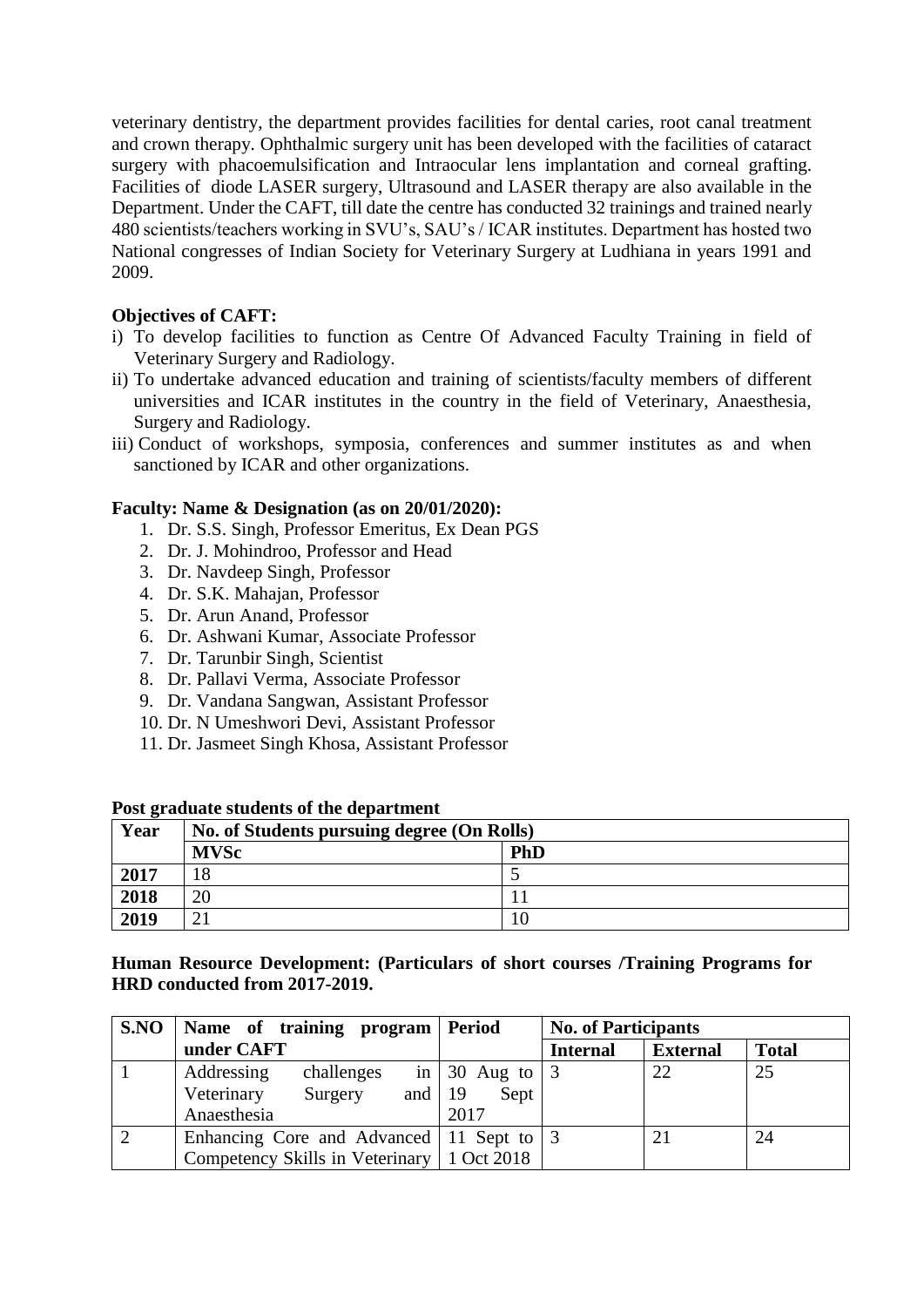| Surgery, Diagnostic Imaging and                      |  |    |
|------------------------------------------------------|--|----|
| Anesthesia                                           |  |    |
| Diagnostic, Anaesthetic and 11 Sept to $\frac{3}{2}$ |  | 24 |
| Surgical Interventions in 1 Oct 2019                 |  |    |
| <b>Emergency and Trauma Patients</b>                 |  |    |

## **Other trainings organized by the department under HRD**

| Year | S.                                                                                                                                       | training<br>of<br><b>Name</b>                                                                                   | Number of            | <b>Beneficiaries</b>                                                    |                                               |  |
|------|------------------------------------------------------------------------------------------------------------------------------------------|-----------------------------------------------------------------------------------------------------------------|----------------------|-------------------------------------------------------------------------|-----------------------------------------------|--|
|      | No.                                                                                                                                      | other<br>and<br>program                                                                                         | participants         |                                                                         |                                               |  |
| 2017 | $\mathbf{1}$                                                                                                                             | details<br>Training on "Radiology"<br>for Veterinary Officers,<br>Rajasthan (10-14)<br>July,<br>2017)           | Rajasthan State Govt | Veterinary<br><b>Officers</b><br>(Rajasthan)                            |                                               |  |
|      | $\overline{2}$                                                                                                                           | Training on "Radiology"<br>for Veterinary Officers,<br>Rajasthan<br>$(17-21$ July,<br>2017)                     | 11                   | Rajasthan State Govt                                                    | Veterinary<br><b>Officers</b><br>(Rajasthan)  |  |
|      | 3<br>Training on "Radiology"<br>14<br>Rajasthan State Govt<br>for Veterinary Officers,<br>Rajasthan (24-28 July,<br>(Rajasthan)<br>2017) |                                                                                                                 |                      |                                                                         |                                               |  |
|      | $\overline{4}$                                                                                                                           | Advanced clinical training<br>on important veterinary<br>procedures $(1-31)$<br>Aug,<br>2017)                   | 10                   | <b>GADVASU</b>                                                          | Private<br>Veterinarians                      |  |
|      | 5                                                                                                                                        | Training course on Small<br>Animal Ultrasonography<br>(30 Jan to 3 Feb, 2017)                                   | 15                   | <b>ICAR</b><br>(A <sup>1</sup> ]<br>India<br>Network Program)           | Government<br>Private<br>and<br>Veterinarians |  |
|      | Small<br>15<br><b>ICAR</b><br>6<br>Animal<br>(A <sup>1</sup> ]<br>India<br>Orthopaedics<br>Network Program)<br>$(13-17$ Feb, $2017)$     |                                                                                                                 |                      | Government<br>Private<br>and<br>Veterinarians                           |                                               |  |
| 2018 | $\overline{7}$                                                                                                                           | Workshop<br>Small<br>on<br>Animal<br>Soft<br><b>Tissue</b><br>Surgery<br>and<br>Ophthalmology (24 Feb,<br>2018) | 55                   | Animal<br><b>Small</b><br><b>Clinicians Association</b><br>(Chandigarh) | Private<br>Veterinarians                      |  |
|      | 8                                                                                                                                        | Training course on small<br>animal radiography and<br>ultrasonography, (5-9 Feb,<br>2018)                       | 15                   | <b>ICAR</b><br>(A <sup>11</sup> )<br>India<br>Network Program)          | Government<br>Private<br>and<br>Veterinarians |  |
|      | 9                                                                                                                                        | Training course on small<br>animal soft tissue and<br>orthopaedic surgery $(12-16)$<br>Feb, 2018)               | 15                   | <b>ICAR</b><br>(A <sup>11</sup> )<br>India<br>Network Program)          | Government<br>Private<br>and<br>Veterinarians |  |
|      | 10                                                                                                                                       | Training programme on<br>Cataract<br>Corneal<br>and<br>Surgery<br>(collaboration<br>Christian Medical<br>with   | 35                   | <b>ICAR</b><br>(Development<br>Grant)                                   | Faculty<br>and<br>Post graduate<br>students   |  |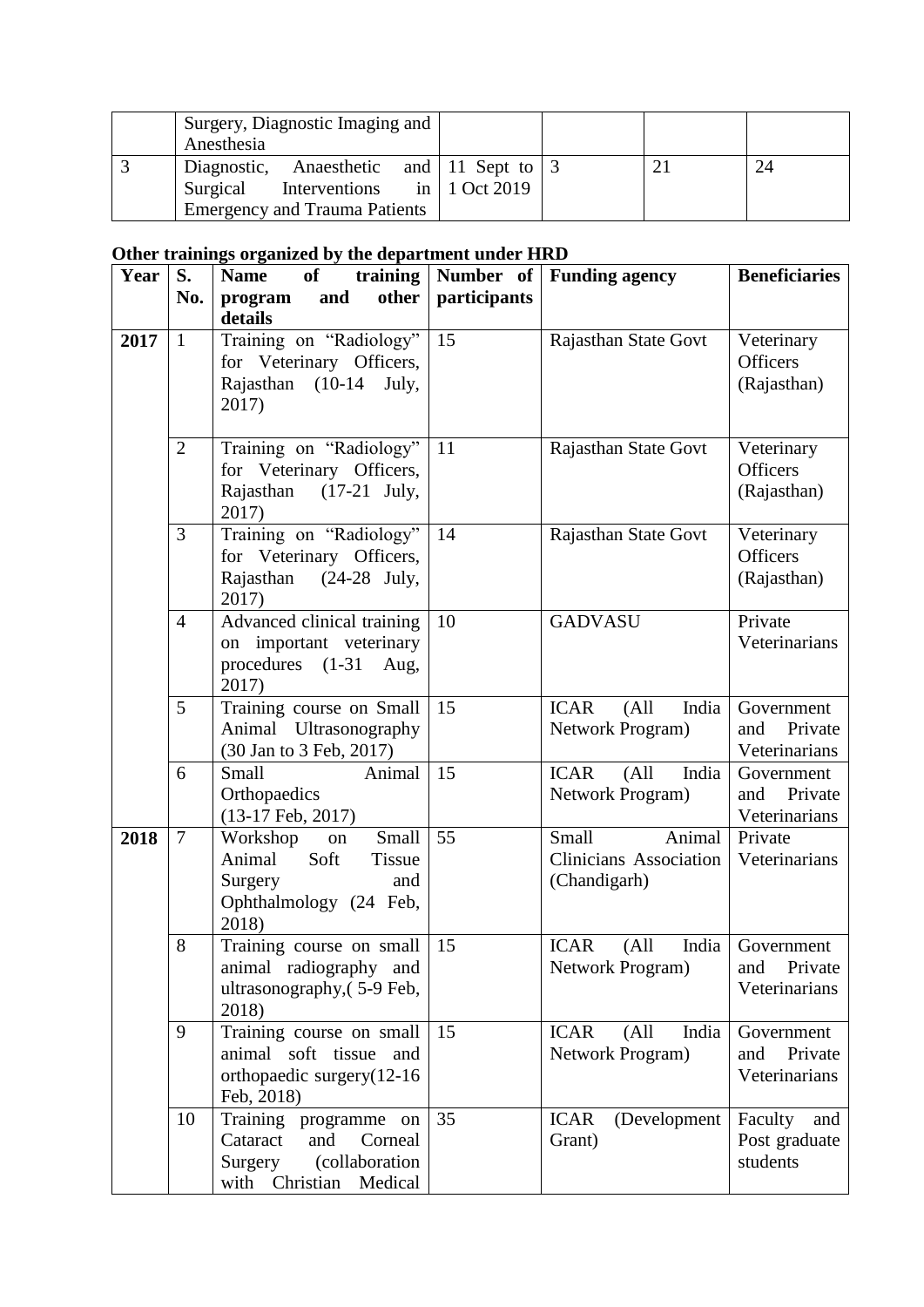|      |                                              | College, Ludhiana) (6-12                                                     |                                                  |                                            |                 |
|------|----------------------------------------------|------------------------------------------------------------------------------|--------------------------------------------------|--------------------------------------------|-----------------|
|      |                                              | March, 2018)                                                                 |                                                  |                                            |                 |
|      | 11                                           | Training on Dentistry and                                                    | 35                                               | <b>ICAR</b><br>(Development                | Faculty<br>and  |
|      |                                              | orthodontics                                                                 |                                                  | Grant)                                     | Post graduate   |
|      |                                              | (collaboration<br>with                                                       |                                                  |                                            | students        |
|      |                                              | Medical<br>Dayanand                                                          |                                                  |                                            |                 |
|      |                                              | College, Ludhiana) March                                                     |                                                  |                                            |                 |
|      |                                              | 2018                                                                         |                                                  |                                            |                 |
|      | 12                                           | Spay and neuter surgery                                                      | 20                                               | GADVASU+ Calgary                           | Interns from    |
|      |                                              | workshop to interns of                                                       |                                                  | University (Canada)                        | India<br>and    |
|      |                                              | Calgary University (May                                                      |                                                  |                                            | Canada          |
|      |                                              | 14-24, 2018)                                                                 |                                                  |                                            |                 |
|      | 13                                           | Advanced clinical training                                                   | 10                                               | <b>GADVASU</b>                             | Private         |
|      |                                              | on important veterinary                                                      |                                                  |                                            | Veterinarians   |
|      |                                              | procedures (1-31 Aug,                                                        |                                                  |                                            |                 |
|      |                                              | 2018)                                                                        |                                                  |                                            |                 |
| 2019 | 14                                           | Training course on Small                                                     | 15                                               | <b>ICAR</b><br>(A <sup>11</sup> )<br>India | Government      |
|      |                                              | Animal Ultrasonography,                                                      |                                                  | Network Program)                           | Private<br>and  |
|      |                                              | $(8-10 \text{ Jan}, 2019)$                                                   |                                                  | Veterinarians                              |                 |
|      | 15                                           | Training course on "Long<br>15<br><b>ICAR</b><br>(A <sup>11</sup> )<br>India |                                                  | Government                                 |                 |
|      | bone fracture management<br>Network Program) |                                                                              | Private<br>and                                   |                                            |                 |
|      |                                              | in small animals" (29-31                                                     |                                                  | Veterinarians                              |                 |
|      | 16                                           | Jan, 2019)<br>Training course on "Small                                      | <b>ICAR</b><br>15<br>India<br>(A <sup>11</sup> ) |                                            | Government      |
|      |                                              | animal<br>ophthalmic                                                         |                                                  | Network Program)                           | Private<br>and  |
|      |                                              | surgery" (5-7 Feb, 2019)                                                     |                                                  |                                            | Veterinarians   |
|      | 17                                           | Training<br>Doppler<br>on                                                    | 35                                               | <b>ICAR</b><br>(Development                | Faculty         |
|      |                                              | ultrasonography<br>in                                                        |                                                  | Grant)                                     |                 |
|      |                                              | (collaboration<br>canines,                                                   |                                                  |                                            |                 |
|      |                                              | with Spectrum Scan and                                                       |                                                  |                                            |                 |
|      |                                              | Research<br>Centre,                                                          |                                                  |                                            |                 |
|      |                                              | Ludhiana)( 5-11 March,                                                       |                                                  |                                            |                 |
|      |                                              | 2019)                                                                        |                                                  |                                            |                 |
|      | 18                                           | Spay and neuter surgery                                                      | 20                                               | GADVASU+ Calgary                           | from<br>Interns |
|      |                                              | internship<br>training<br>to                                                 |                                                  | Univ                                       | India<br>and    |
|      |                                              | students from Canada(13-                                                     |                                                  |                                            | Canada          |
|      |                                              | 24 May, 2019)                                                                |                                                  |                                            |                 |
|      | 19                                           | "Small<br>Workshop<br>on                                                     | 6                                                | Animal<br>Small                            | Private         |
|      |                                              | animal Anaesthesiology"                                                      |                                                  | <b>Clinicians Association</b>              | Veterinarians   |
|      |                                              | $(16-18$ July, $2019)$                                                       |                                                  | (Chandigarh)                               |                 |
|      | 20                                           | Advanced clinical training                                                   | 10                                               | <b>GADVASU</b>                             | Private         |
|      |                                              | on important veterinary                                                      |                                                  |                                            | Veterinarians   |
|      |                                              | procedures $(1-31)$<br>Aug,                                                  |                                                  |                                            |                 |
|      |                                              | 2019)                                                                        |                                                  |                                            |                 |
| 2020 | 21                                           | $\zeta \, \zeta$<br>Training<br>course<br>on                                 | 15                                               | <b>ICAR</b><br>(A <sup>11</sup> )<br>India | Government      |
|      |                                              | Hands on practice in Small                                                   |                                                  | Network Program)                           | Private<br>and  |
|      |                                              | animal Anaesthesia" (8-10                                                    |                                                  |                                            | Veterinarians   |
|      |                                              | Jan, 2020)                                                                   |                                                  |                                            |                 |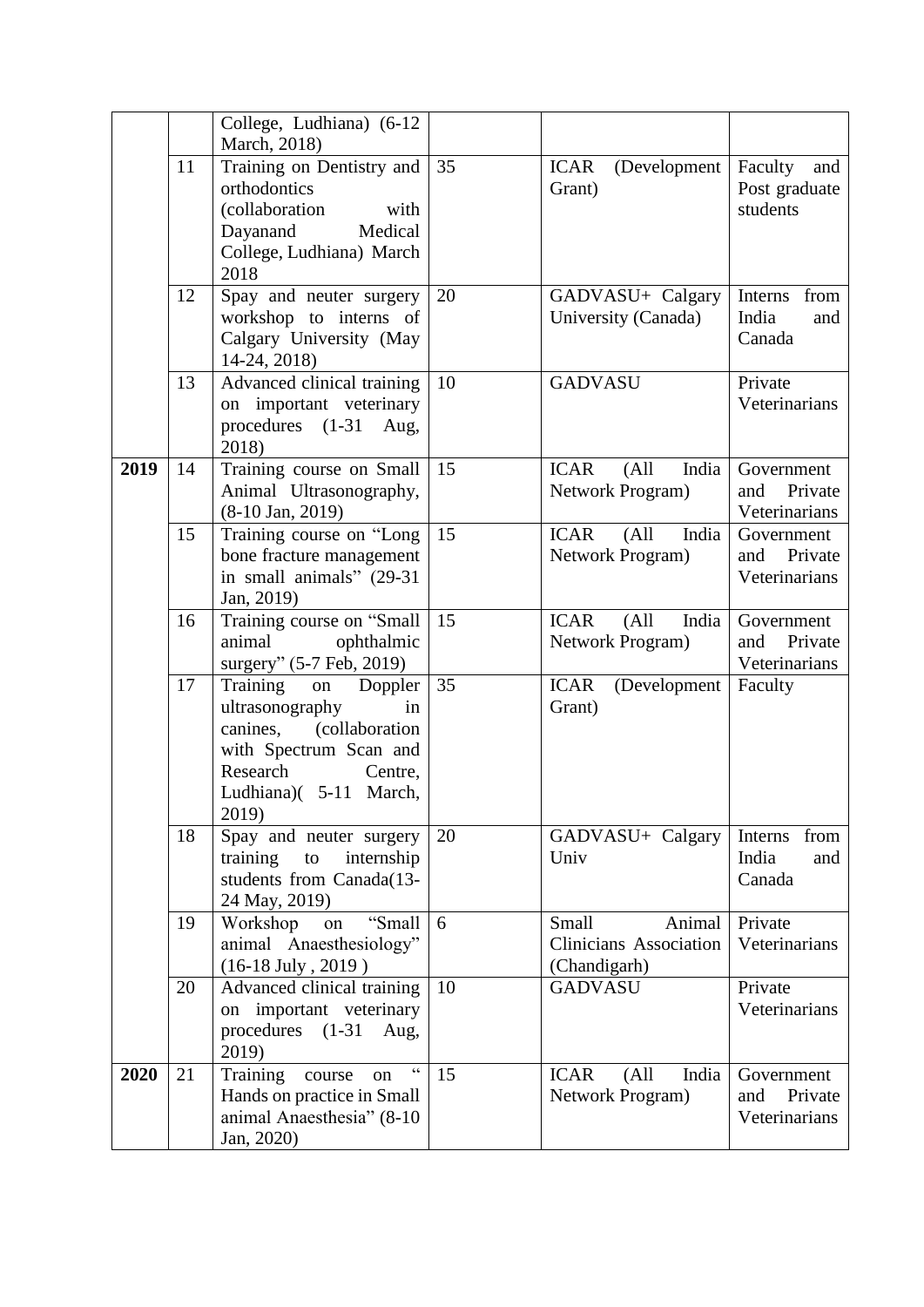| 22 | Training<br>on:<br>course                                                                                                | <sup>15</sup> | <b>ICAR</b><br>(All                                           | India Government                                    |
|----|--------------------------------------------------------------------------------------------------------------------------|---------------|---------------------------------------------------------------|-----------------------------------------------------|
|    | "Systematic interpretation"                                                                                              |               | Network Program)                                              | Private<br>and                                      |
|    | of radiographs in small                                                                                                  |               |                                                               | Veterinarians                                       |
|    | animals" (14-16 Jan,                                                                                                     |               |                                                               |                                                     |
|    | 2020)                                                                                                                    |               |                                                               |                                                     |
| 23 | Training course on "Small   15<br>animal Soft Tissue<br>surgery" 15 Participants<br>(scheduled from 21-23)<br>Jan, 2020) |               | <b>ICAR</b><br>(A <sup>II</sup> )<br><b>Network Program</b> ) | India Government<br>Private<br>and<br>Veterinarians |

**Total persons trained under HRD component (CAFT + other trainings) in 3 years from 2017- till date: 499 Veterinarians (Faculty, Students, Government Veterinarians and Private Practitioners)**

**Infrastructure development (equipment's etc.) purchased in 2017-2019:** 

| S. No | Name of the Equipment                                                    |  |  |  |  |
|-------|--------------------------------------------------------------------------|--|--|--|--|
| 2017  | Diode LASER surgery equipment                                            |  |  |  |  |
|       | Endoscope                                                                |  |  |  |  |
|       | Theloresectoscope                                                        |  |  |  |  |
|       | Operation theatre LED lights                                             |  |  |  |  |
|       | V-Top tables                                                             |  |  |  |  |
|       | Hydraulic lift for equines                                               |  |  |  |  |
|       | Scrub station for large animals                                          |  |  |  |  |
| 2018  | PACS for Radiography installed and made functional                       |  |  |  |  |
|       | <b>Small Animal Arthroscopy</b>                                          |  |  |  |  |
|       | Centralized Oxygen and vacuum supply in the large animal surgery section |  |  |  |  |
| 2019  | Ethylene oxide sterilizer                                                |  |  |  |  |
|       | Small Animal Arthroscopic equipment's                                    |  |  |  |  |
|       | Dental RVG of different sizes                                            |  |  |  |  |
|       | Dental workstation                                                       |  |  |  |  |
|       | Large animal X-ray machine and CR/DR system                              |  |  |  |  |

### **Renovation of Lecture Room/Laboratories:**

| Year | <b>Work done</b>                                                                |  |  |  |  |  |  |  |
|------|---------------------------------------------------------------------------------|--|--|--|--|--|--|--|
| 2017 | Flooring of the equine operation theatre, recovery                              |  |  |  |  |  |  |  |
|      | Placement of equine hydraulic lift                                              |  |  |  |  |  |  |  |
|      | Renovation of small animal ultrasound room                                      |  |  |  |  |  |  |  |
|      | Window panelling of large animal operation theatre, C-arm room, equine          |  |  |  |  |  |  |  |
|      | operation theatre and small animal ultrasound room                              |  |  |  |  |  |  |  |
|      | Flooring of the equine operation theatre and recovery room                      |  |  |  |  |  |  |  |
| 2018 | New Small Animal Multispecialty Hospital building was made functional           |  |  |  |  |  |  |  |
| 2019 | Renovation at X-ray unit for installation of the large animal X-ray machine, CR |  |  |  |  |  |  |  |
|      | and DR system.                                                                  |  |  |  |  |  |  |  |
|      | Renovation of operation theatres                                                |  |  |  |  |  |  |  |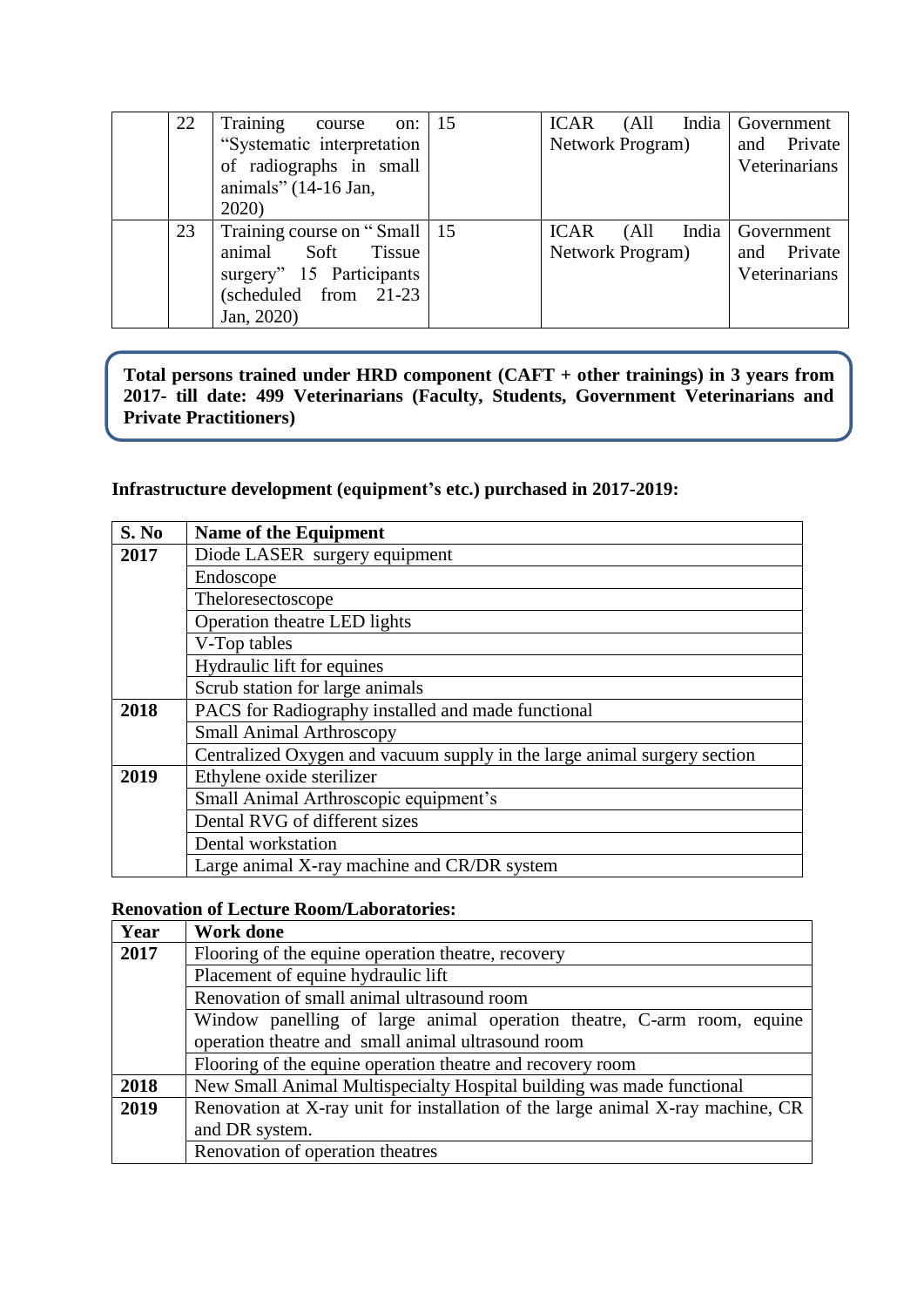### **Library upgraded:**

The Department has an updated library with about 315 latest books. A number of books have been purchased with CAS/CAFT funding and the year wise break up of purchase with CAS/CAFT funding is given below:

| Year | <b>No. Of Books Purchased</b>                                                |
|------|------------------------------------------------------------------------------|
| 2018 | 8 Books on various aspects of Veterinary Surgery, and sthesia and Diagnostic |
|      | imaging were purchased                                                       |
| 2019 | 6 Books on various aspects of Veterinary Surgery, anesthesia and Diagnostic  |
|      | imaging were purchased                                                       |

### **Awards/Recognitions:**

| Year | S.no                    | <b>Awards and recognition</b>                                                           |
|------|-------------------------|-----------------------------------------------------------------------------------------|
| 2017 | $\mathbf{1}$            | Dr J Mohindroo, Prof and Head, Veterinary Surgery and Radiology got ICAR                |
|      |                         | best teacher award of 2016-17                                                           |
|      | $\overline{2}$          | Dr Ashwani Kumar, Associate Professor, Veterinary Surgery and Radiology got             |
|      |                         | Distinguished alumnus award, 2017 (GADVASU Alumni Association)                          |
|      | $\overline{\mathbf{4}}$ | Dr Verma P, Singh T, Kaur N, Mohindroo J and Udehiya RK, received                       |
|      |                         | appreciation award for the paper entitled 'Low grade suction as a viable option         |
|      |                         | for the management of prostatic abscess in dogs' presented at ISVS congress             |
|      |                         | held at Tirupati from 14-16 Dec 2017.                                                   |
|      | 5                       | Dr Singh T, Verma P, Mohindroo J, Udheiya R, Devi NU and Singh H received               |
|      |                         | appreciation award for the paper entitled "use of arthroscopy for the diagnosis         |
|      |                         | and treatment of different arthropathies in bovine" presented in the orthopaedic        |
|      |                         | session of ISVS congress held at Tirupati from 14-16 Dec, 2017.                         |
|      | 6                       | Dr Singh J, Anand A, Sangwan V, Mahajan SK, Mohindroo J and Singh SS,                   |
|      |                         | received the Gold medal and best paper award for the paper entitled                     |
|      |                         | 'Diagnostic, prognostic indicators and surgical outcome in 20 cases of intestinal       |
|      |                         | colic' presented in the equine session of ISVS congress held at Tirupati from           |
|      |                         | 14-16 Dec, 2017.                                                                        |
|      | $\overline{7}$          | The exhibition stall of Veterinary Surgery and Radiology was awarded 'Third             |
|      |                         | Position' during Pashu Palan Mela, held at GADVASU on 22-23 September,                  |
|      |                         | 2017.                                                                                   |
|      | 8                       | Dr Kirandeep Kaur Gill, MVSc student 2 <sup>nd</sup> year, received the Young scientist |
|      |                         | award for the presentation of his research paper entitled 'evaluation of end            |
|      |                         | threaded intramedullary pinning for the stabilization of distal metaphyseal and         |
|      |                         | supracindylar femoral fractures in dogs' during the Indian Vetopia held at              |
|      |                         | Gurugoan organized by National Veterinary Congress from 7-9 April, 2017.                |
|      | 9                       | Dr J Mohindroo, Professor and Head was Felicitated with the 'Fellow of ISVS",           |
|      |                         | 2017.                                                                                   |
| 2018 | $\mathbf{1}$            | Dr Mahesha C, MVSc student 2 <sup>nd</sup> year, received the Young scientist award for |
|      |                         | the presentation of his research paper entitled 'Application of Dental                  |
|      |                         | radiography for the diagnosis of intraoral leisons in during the Indian Vetopia         |
|      |                         | held at Gurugoan organized by National Veterinary Congress 8-11 Feb, 2018.              |
|      | $\overline{2}$          | Dr Priyanka Duggal, MVSc student 2 <sup>nd</sup> year, received the Young scientist     |
|      |                         | award for the presentation of his research paper entitled 'during the Indian            |
|      |                         | Vetopia held at Gurugoan organized by National Veterinary Congress 8-11 Feb,            |
|      |                         | 2018.                                                                                   |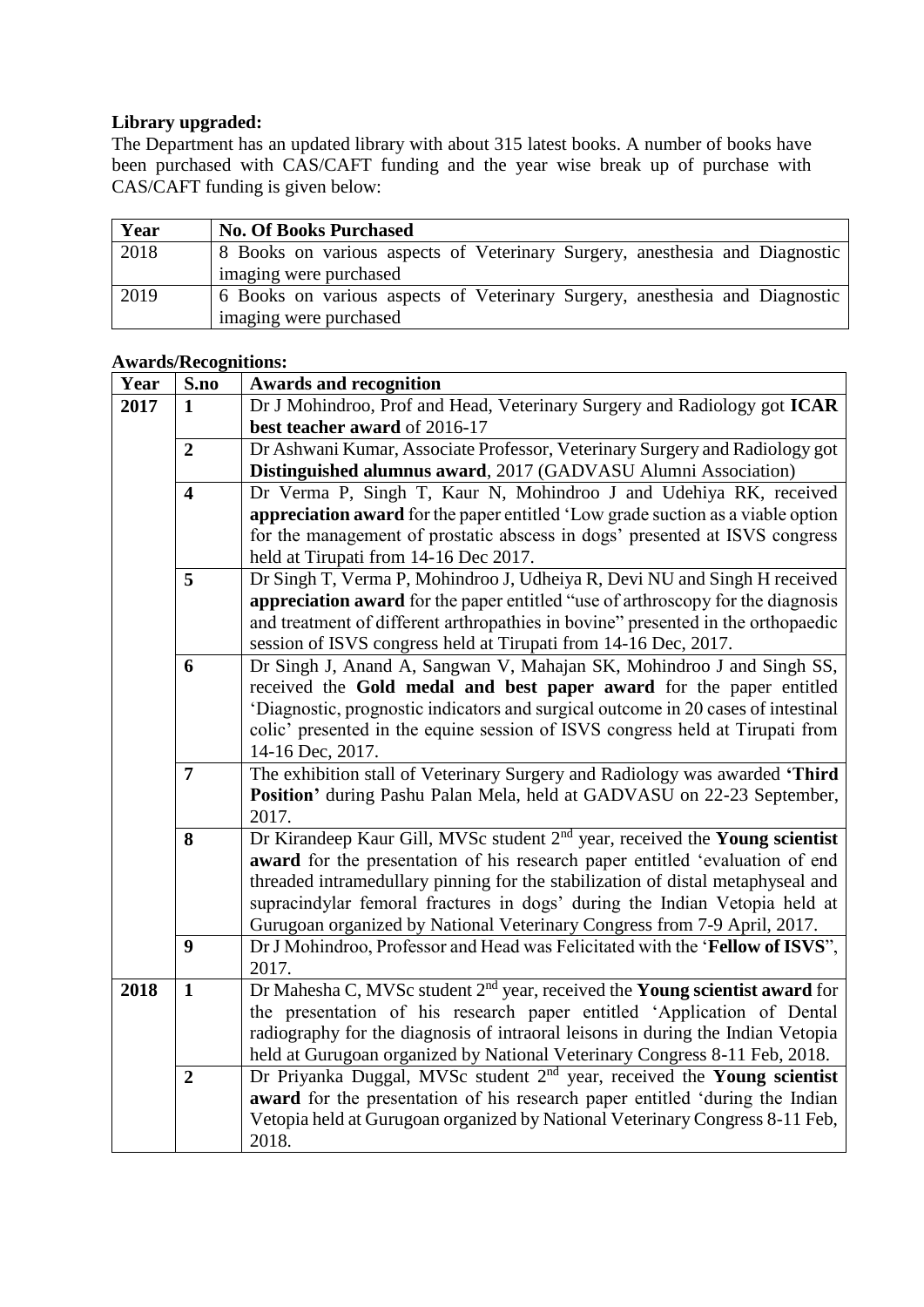|      | $\overline{\mathbf{3}}$ | T Singh, H Singh, P Verma, J Mohindroo, R Udhehiya, NU Devi won                                                     |
|------|-------------------------|---------------------------------------------------------------------------------------------------------------------|
|      |                         | Appreciation award for best paper "Evaluation of Arthroscopic Portals in                                            |
|      |                         | Bovine Stifle Arthropathies" presented in Orthopaedic Session at 42nd Annual                                        |
|      |                         | Congress and Symposium of ISVS held at COVS, NAVSARI, Gujarat from 21-                                              |
|      |                         | 24 November, 2018                                                                                                   |
|      | $\overline{\mathbf{4}}$ | Kumar D, SK Mahajan, A Anand, J Mohindroo and Singh T got Gold medal                                                |
|      |                         | for best research paper "Comparison of demedetomidine and xylazine as                                               |
|      |                         | preanaesthetic for general anaesthesia in horses" in Anaesthesiology Session                                        |
|      |                         | at 42nd Annual Congress and Symposium of ISVS held at COVS, NAVSARI,                                                |
|      |                         | Gujarat from 21-24 Nov. 2018                                                                                        |
|      | 5                       | Khosa J, Anand A, Singh SS, Kumar D and Mohindroo J won Appreciation                                                |
|      |                         | award for best paper, "Right dorsal displacement of the large colon as a cause                                      |
|      |                         | of surgical colic in six horses', presented in the <i>equine Session</i> at 42nd Annual                             |
|      |                         | Congress and Symposium of ISVS held at COVS, NAVSARI, Gujarat from 21-                                              |
|      |                         | 24 Nov. 2018                                                                                                        |
|      | 6                       | Dr. A.K. Bhargava Memorial award and Gold Medal for Best research                                                   |
|      |                         | paper published in the Indian Journal of Veterinary Surgery (2018), entitled                                        |
|      |                         | "Reliability of the ultrasonography for the diagnosis of diaphragmatic hernia in                                    |
|      |                         | bovine" by Jaiswal AK, Mohindroo J, Kumar A, Sangwan V and Mahajan SK                                               |
| 2019 | $\mathbf{1}$            | Dr Vandana Sangwan won "Best clinician award" 2019, from GADVASU.                                                   |
|      |                         |                                                                                                                     |
|      |                         |                                                                                                                     |
|      | $\boldsymbol{2}$        | Gold medal Award for Best Research paper presented entitled 'Diagnosis                                              |
|      |                         | and surgical removal of granulose theca cell tumour in mares" by Anand A,                                           |
|      |                         | Singh SS, Pathak D, Khosa J, Udehiya R, Mahajan SK and Sangwan V in 43rd                                            |
|      |                         | Annual Congress of Indian Society for Veterinary Surgery and National                                               |
|      |                         | Symposium on 'Recent Advances on Amelioration of Anesthetic and surgical                                            |
|      |                         | Stress in Farm and Companion Animals', LUVAS, Hisar, Haryana from 14-16                                             |
|      |                         | November, 2019                                                                                                      |
|      | $\mathbf{3}$            | Dr Ashwani Kumar won "Best teacher-clinical sciences" 2019 from                                                     |
|      |                         | <b>GADVASU</b>                                                                                                      |
|      | $\overline{\mathbf{4}}$ | Sodhi H, Shukla V and Anand A (2019) won appreciation award in large                                                |
|      |                         | animal poster session entitled, "Successful surgical management of patellar                                         |
|      |                         | luxation in a Holstein friesan heifer" in 43 <sup>rd</sup> Annual Congress of Indian Society                        |
|      |                         | for Veterinary Surgery and National Symposium on 'Recent Advances on                                                |
|      |                         | Amelioration of Anaesthetic and surgical Stress in Farm and Companion                                               |
|      |                         | Animals', LUVAS, Hisar, Haryana from 14-16 November, 2019.                                                          |
|      | 5                       | Sharma D, Mohindroo J, Mahajan SK, Singh T (2019) won appreciation                                                  |
|      |                         | award in radiology and Imaging session for the paper entitled "Elastography of                                      |
|      |                         | liver in healthy dogs" in 43 <sup>rd</sup> Annual Congress of Indian Society for Veterinary                         |
|      |                         | Surgery and National Symposium on 'Recent Advances on Amelioration of                                               |
|      |                         | Anaesthetic and surgical Stress in Farm and Companion Animals', LUVAS,<br>Hisar, Haryana from 14-16 November, 2019. |

# **Capacity Building of Faculty:**

| Year $\vert$ S. No |                           |  |  | Name of the Conferences/ Symposia/ Name of the Faculty |                       |                   |  |       |
|--------------------|---------------------------|--|--|--------------------------------------------------------|-----------------------|-------------------|--|-------|
|                    | <b>Workshop/Trainings</b> |  |  |                                                        |                       | Members/ students |  | - who |
|                    |                           |  |  |                                                        | attended the training |                   |  |       |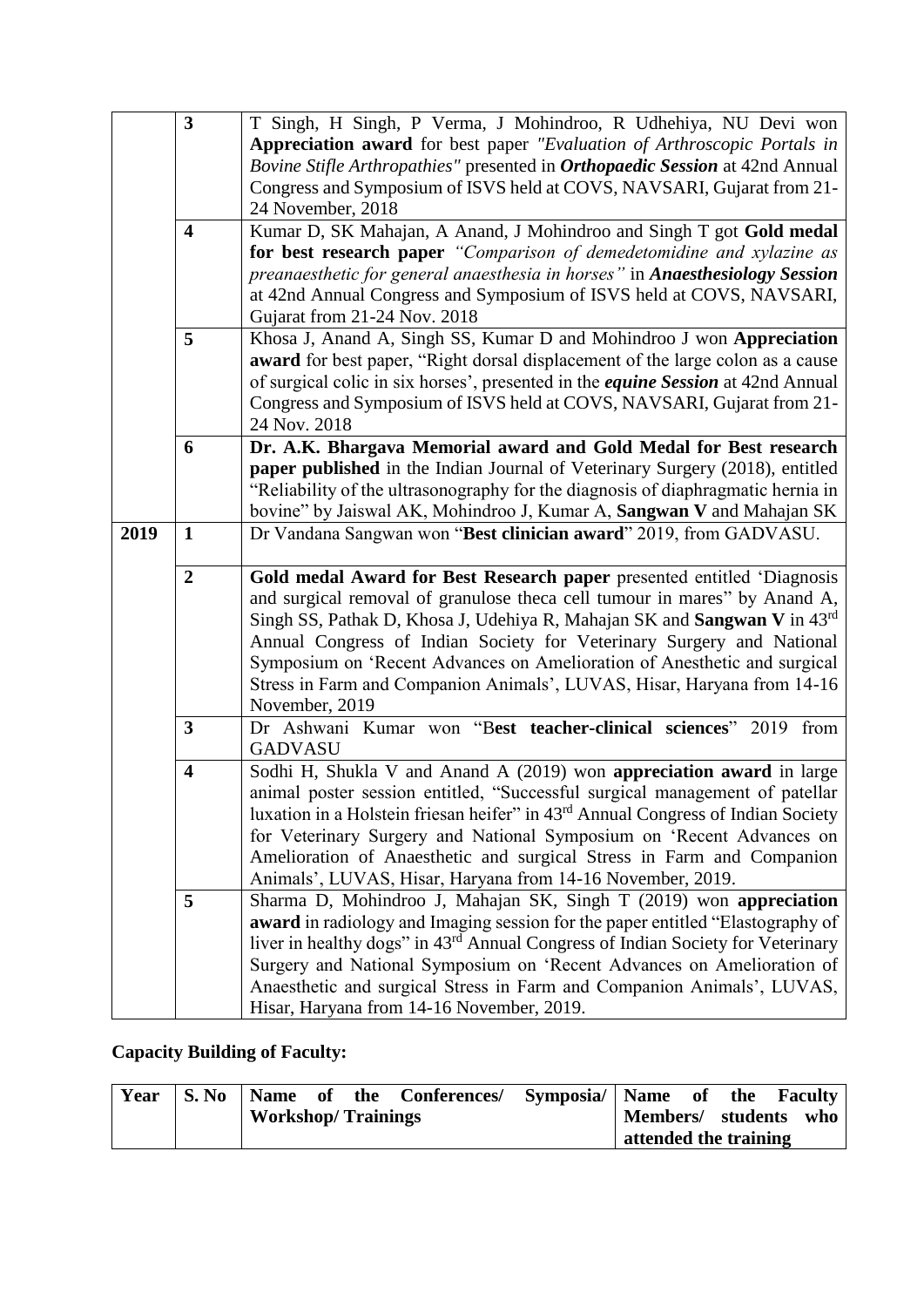| 2017 | $\mathbf{1}$                               | Training on imaging at Massey University, New                                              | Dr Pallavi Verma,                     |
|------|--------------------------------------------|--------------------------------------------------------------------------------------------|---------------------------------------|
|      |                                            | Zealand from January 15 to April 15, 2017                                                  |                                       |
|      | $\overline{2}$                             | (International)                                                                            |                                       |
|      |                                            | Centre of Advanced faculty training held at<br>Department of Veterinary Surgery<br>and     | Dr Tarunbir Singh<br>Dr Rahul Udehiya |
|      |                                            | Radiology, GADVASU, Ludhiana, from 30                                                      |                                       |
|      |                                            | Aug to 19 Sept, 2017. (National)                                                           |                                       |
|      | 3                                          | Appropriate Extension Methodologies"<br>for                                                | Dr Rahul Udehiya                      |
|      |                                            | Krishi Vigyan Kendra (KVKs) and University                                                 |                                       |
|      |                                            | Scientists on 18.8.2017. (National)                                                        |                                       |
| 2018 | $\overline{4}$                             | Workshop on CT scan at Rajasthan University                                                | Dr. J Mohindroo and                   |
|      | of Veterinary and Animal Sciences, Bikaner |                                                                                            | Dr Pallavi Verma                      |
|      |                                            | from 12-13 January, 2018. (National)                                                       |                                       |
|      | 5                                          | Workshop on 'PACS' at Madras Veterinary                                                    | Dr. Ashwani Kumar,                    |
|      |                                            | College, TANUVAS, Chennai from 24-25,                                                      |                                       |
|      |                                            | January, 2018. (National)                                                                  |                                       |
|      | 6                                          | Training programme on Cataract and Corneal                                                 | All VSR Faculty                       |
|      |                                            | Surgery held at GADVASU, Ludhiana                                                          |                                       |
|      | $\overline{7}$                             | 6-12 March, 2018. (National)                                                               |                                       |
|      |                                            | Training programme on Dentistry held at<br>GADVASU, Ludhiana 23-27 March, 2018.            | <b>All VSR Faculty</b>                |
|      |                                            | (National)                                                                                 |                                       |
|      | 8                                          | Workshop on Opthalmology and soft tissue                                                   | All VSR faculty                       |
|      |                                            | surgery by VSR +SACA held at GADVASU on                                                    |                                       |
|      |                                            | 24.2.2018 (National)                                                                       |                                       |
|      | 9                                          | Skill development, Govt. of India from 28-31                                               | Dr Rahul Udehiya                      |
|      |                                            | Jan, 2018. (National)                                                                      |                                       |
|      | 10                                         | Centre for advanced faculty training held at                                               | Dr Vandana Sangwan                    |
|      |                                            | VSR, GADVASU, Ludhiana from 11 Sept to 1st                                                 | Dr N Umeshwori Devi                   |
|      |                                            | Oct, 2018. (National)                                                                      |                                       |
|      | 11                                         | Teaching workshop held at GADVASU and                                                      | Dr Ashwani Kumar                      |
|      |                                            | University of Calgary, 25-27 Nov, 2018.                                                    |                                       |
|      |                                            | (International)<br>workshop<br>"Development,<br>National<br>on                             |                                       |
|      | 12                                         | Dr Jasmeet Singh Khosa                                                                     |                                       |
|      |                                            | employment and entrepreneurship: emerging<br>realities by All India Progressive Forum from |                                       |
|      |                                            | $23-25$ <sup>th</sup> Nov, 2018. (National)                                                |                                       |
| 2019 | 13                                         | Workshop on "An approach to diagnosis and                                                  | Dr. Vandana Sangwan                   |
|      |                                            | treatment of dental disorders in Canines' held at                                          | Dr N Umeshwori Devi                   |
|      |                                            | Rajasthan University of Veterinary and Animal                                              | Dr Kartik Sharma (RF)                 |
|      |                                            | Sciences, Bikaner from 21-22 Feb, 2019.                                                    |                                       |
|      |                                            | (National)                                                                                 |                                       |
|      | 14                                         | Workshop on Doppler ultrasonography in                                                     | All faculty members                   |
|      |                                            | canines by Dr Ajay Aggarwal under ICAR-                                                    |                                       |
|      |                                            | AINP- DIMSCA from 5-11 March, 2019.                                                        |                                       |
|      |                                            | (National)                                                                                 |                                       |
|      | 15                                         | Workshop on "Livestock extension vis-à-vis                                                 | Dr Jasmeet Singh Khosa                |
|      |                                            | farmers income" Under ICAR on 29.3.2019.                                                   |                                       |
|      |                                            | (National)                                                                                 |                                       |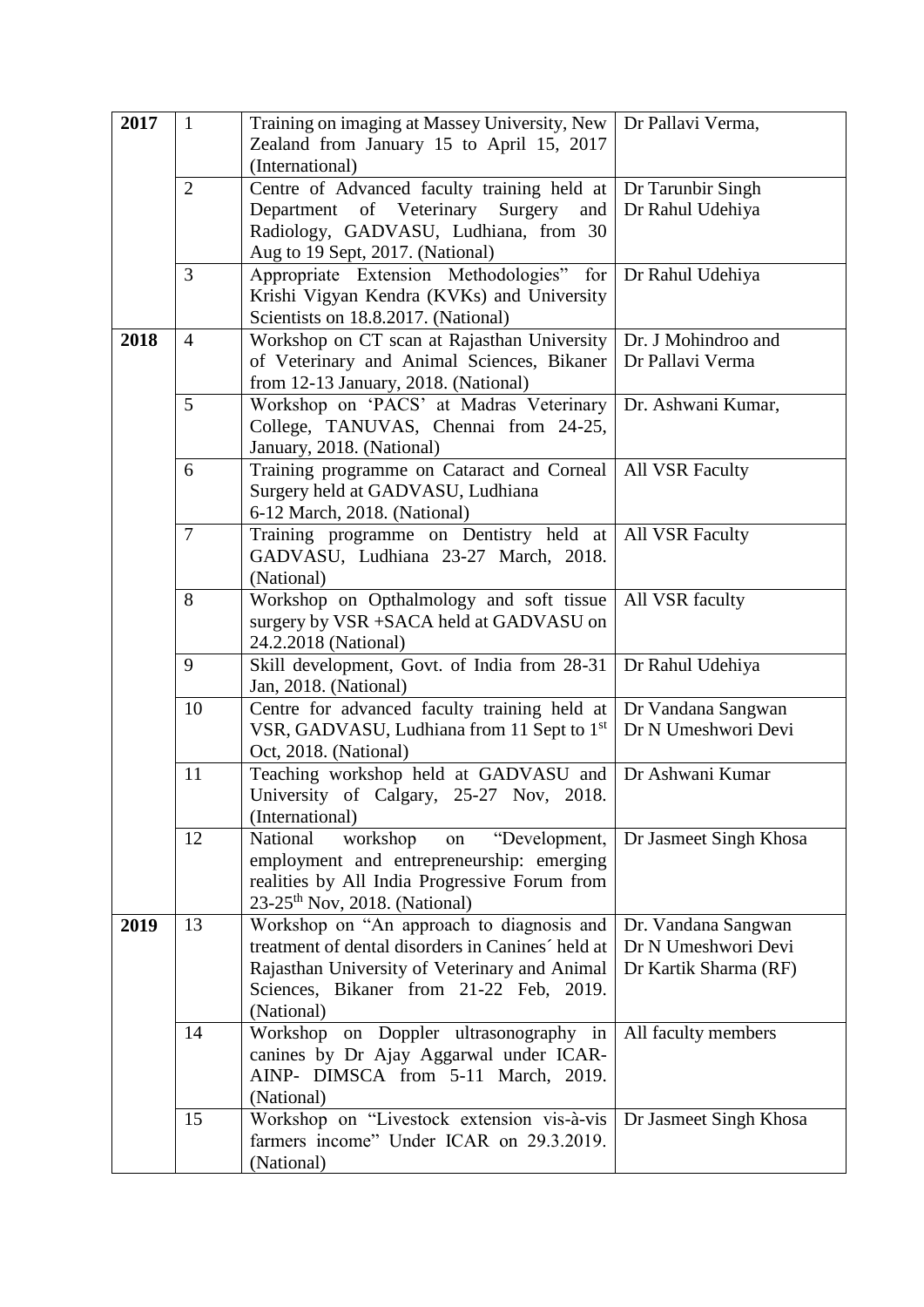| 16 | One day symposium on "Advances in equine   Dr Jasmeet Singh Khosa |  |
|----|-------------------------------------------------------------------|--|
|    | health and management" by ICAR on                                 |  |
|    | 27.2.2019. (National)                                             |  |
| 17 | Centre of Advanced faculty training held at Dr Pallavi Verma      |  |
|    | Department of Veterinary Surgery and Dr Jasmeet S Khosa           |  |
|    | Radiology, GADVASU, Ludhiana, from 11                             |  |
|    | Sept to $1st$ Oct, 2019. (National)                               |  |

### **Publications 2017-2020**:

## **International / Foreign / Indian Journals**:

| Year | S. No                                                                                                                            | <b>Publication</b>                                                        |      |  |
|------|----------------------------------------------------------------------------------------------------------------------------------|---------------------------------------------------------------------------|------|--|
|      |                                                                                                                                  |                                                                           |      |  |
| 2017 | $\mathbf{1}$                                                                                                                     | Singh CK, Sangwan V, Anand A, Gupta K and Mahajan SK. Myxoma              | 6.30 |  |
|      |                                                                                                                                  | in the Nasal Cavity of a Holstein Cross Bred Cow. Israel Journal of       |      |  |
|      |                                                                                                                                  | Veterinary Medicine, 71(4): 45-48.                                        |      |  |
|      | $\overline{2}$                                                                                                                   | Garcia-Munoz A, Singh N, Leonardi C, Silva-del-Rio N (2017). Effect       | 8.41 |  |
|      | of hoof trimming intervention in moderately lame cows on lameness<br>progression and milk yield. Journal of Dairy Science.       |                                                                           |      |  |
|      |                                                                                                                                  |                                                                           |      |  |
|      | $\overline{3}$                                                                                                                   | Kumar A, Sangwan V, Mohindroo J, Saini NS and Singh SS (2017).            | 6.51 |  |
|      |                                                                                                                                  | Comparison of four ultrasonographic approaches for the diagnosis of       |      |  |
|      |                                                                                                                                  | acquired reticular diaphragmatic hernia in bovidae. Turkish Journal of    |      |  |
|      |                                                                                                                                  | Veterinary and Animal Sciences, 41(3): 323-331.                           |      |  |
|      | $\overline{4}$                                                                                                                   | Sangwan V, Mohindroo J, Kumar A and Mahajan SK (2017). Varicosity         | 6.10 |  |
|      |                                                                                                                                  | and pregnancy induced blood flow changes in the cranial tibial vein: B-   |      |  |
|      |                                                                                                                                  | mode and Doppler ultrasound study. Buffalo Bulletin, 36(1): 239-249.      |      |  |
|      | 5                                                                                                                                | Ahmad R, Saini NS, Mahajan SK, Mohindroo J, Singh SS.<br>2017.            | 6.44 |  |
|      |                                                                                                                                  | Comparison of rigid polymethyl methacrylate and foldable square edge      |      |  |
|      |                                                                                                                                  | lens<br>replacement for management of cataract<br>acrylic<br>after        |      |  |
|      | phacoemulsification in 22 eyes of dogs. Indian Journal of Animal                                                                 |                                                                           |      |  |
|      | Research, 51(1): 146-150.<br>Singh G, Saini NS, Kumar A, Mahajan SK, Mohindroo J and Sood NK.<br>6                               |                                                                           |      |  |
|      |                                                                                                                                  |                                                                           | 4.42 |  |
|      |                                                                                                                                  | 2017. Diagnosis and Outcome of Surgical Management of Intestinal          |      |  |
|      |                                                                                                                                  | Obstruction in Bovine. Indian Veterinary Journal, 94(1): 32-35.           |      |  |
|      | $\overline{7}$<br>Sangwan V, Gupta K, Deshkumkh S, Verma N and Kumar A (2017).                                                   |                                                                           | 5.36 |  |
|      |                                                                                                                                  | Nasal and Ocular forms of transmissible venereal tumor in dogs.           |      |  |
|      | International Journal of Livestock Research, 7(11):292-299.                                                                      |                                                                           |      |  |
|      | 8                                                                                                                                | Taksande PE, Saini NS, Mohindroo J, Singh T and Kumar A (2017)            | 6.44 |  |
|      |                                                                                                                                  | Ultrasonographic localization and mineral profile of urinary calculi in   |      |  |
|      | young and adult bovine. Indian Journal of Animal Research, 51(2): 296-<br>302.                                                   |                                                                           |      |  |
|      | 9                                                                                                                                | Dhaliwal AS, Singh T, Verma P, Mohindroo J, Saini NS, Raghunath M         | 5.25 |  |
|      | and Singh N. (2017). Evaluation of suture hernioraphhy and<br>polypropyelene mesh hernioplasty techniques for repair of perineal |                                                                           |      |  |
|      |                                                                                                                                  |                                                                           |      |  |
|      | hernia in dogs. Indian Journal of Veterinary Surgery. 37 (1), 14-17.                                                             |                                                                           |      |  |
|      | 10                                                                                                                               | Kaur R, Mahajan SK, Mohindroo J and Singh T (2017). Limb                  | 5.25 |  |
|      |                                                                                                                                  | Amputation in cattle under general anassethesia with triple drip infusion |      |  |
|      |                                                                                                                                  | as an induction agent. Indian Journal of Veterinary Surgery. 37 (1), 74.  |      |  |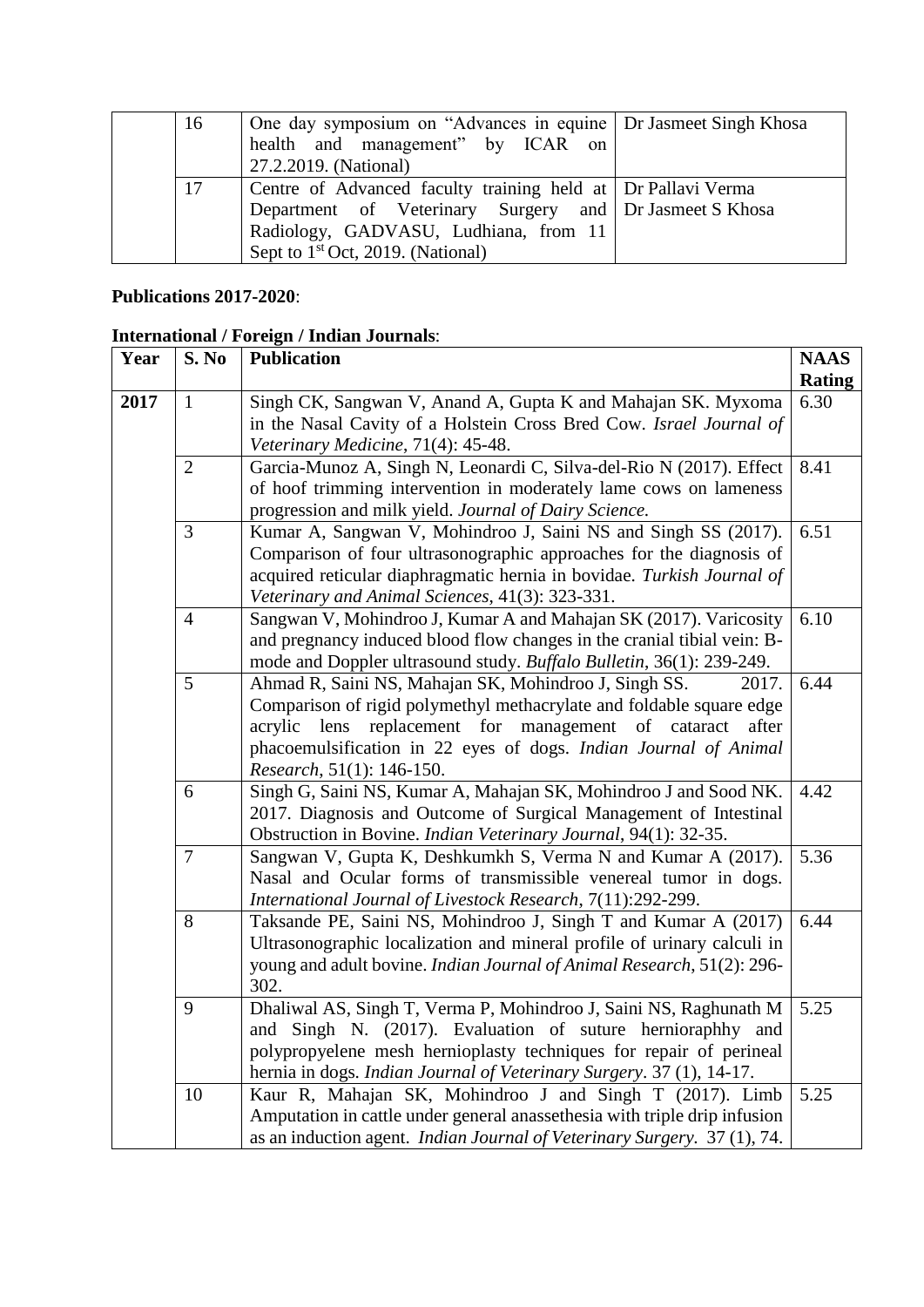|      | 11                                                                      | Kumar A and Sangwan V (2017). 'Dry Rumenotomy' technique for the<br>4.42                                                                      |      |  |
|------|-------------------------------------------------------------------------|-----------------------------------------------------------------------------------------------------------------------------------------------|------|--|
|      |                                                                         | retrieval of sharp metallic objects in bovine. Indian Veterinary Journal,                                                                     |      |  |
|      |                                                                         | 94 (9): 72-74.                                                                                                                                |      |  |
|      | 12                                                                      | Sangwan V, Kumar A, Mahajan SK, Anand A (2017). Management of                                                                                 | 4.42 |  |
|      |                                                                         | gangrenous mastitis in 48 bovines. Indian Veterinary Journal, 94 (9):                                                                         |      |  |
|      |                                                                         | 77-79.                                                                                                                                        |      |  |
|      | 13                                                                      | Kumar A, Mahajan SK and Sangwan V. (2017). Surgical management                                                                                | 4.79 |  |
|      |                                                                         | of ventral pericloacal hernia in a duck. Intas Polivet, 18 (1); 231-232.                                                                      |      |  |
|      | 14                                                                      | Sangwan V, Makhdoomi SM, Kumar A and Mahajan SK (2017).                                                                                       | 4.79 |  |
|      |                                                                         | Surgical Repair of deep transverse tongue laceration in a cow. Intas                                                                          |      |  |
|      |                                                                         | Polivet 18(2): 269-270.                                                                                                                       |      |  |
|      | 15                                                                      | Kumar A, Sangwan V, Mohindroo J, Saini NS and Singh SS (2017).                                                                                | 6.51 |  |
|      |                                                                         | Comparison of four ultrasonographic approaches for the diagnosis of                                                                           |      |  |
|      | acquired reticular diaphragmatic hernia in bovidae. Turkish Journal of  |                                                                                                                                               |      |  |
|      |                                                                         | Veterinary and Animal Sciences, 41(3): 323-331.                                                                                               |      |  |
|      | 16                                                                      | Sangwan V, Mohindroo J, Kumar A and Mahajan SK (2017). Varicosity                                                                             | 6.10 |  |
|      |                                                                         | and pregnancy induced blood flow changes in the cranial tibial vein: B-                                                                       |      |  |
|      |                                                                         | mode and Doppler ultrasound study. Buffalo Bulletin, 36(1): 239-249.                                                                          |      |  |
|      | 17                                                                      | Singh G, Saini NS, Kumar A, Mahajan SK, Mohindroo J and Sood NK                                                                               | 4.42 |  |
|      |                                                                         | (2017). Diagnosis and outcome of surgical management of cecal                                                                                 |      |  |
|      |                                                                         | dilatation in bovine. <i>Indian Veterinary Journal</i> , 94 (3):48-50.                                                                        |      |  |
|      | 18                                                                      | Singh G, Saini NS, Kumar A, Mahajan SK, Mohindroo J and Sood NK                                                                               | 4.42 |  |
|      |                                                                         | (2017). Diagnosis and outcome of surgical management of intestinal                                                                            |      |  |
|      |                                                                         | obstruction in bovine. Indian Veterinary Journal, 94 (1): 32-35.                                                                              |      |  |
|      | 19<br>Sangwan V, Mahajan SK, Kumar A, Anand A (2017). Lumbar            |                                                                                                                                               | 4.42 |  |
|      |                                                                         | herniation of right kidney in dog. Indian Veterinary Journal, 92(5):                                                                          |      |  |
|      |                                                                         | $94(5): 54-55.$                                                                                                                               |      |  |
|      | 20                                                                      | Sangwan V, Sheikh Mohd Yaseen Jani, Surbhi Aggarwal and Satnam                                                                                | 4.79 |  |
|      |                                                                         | Singh. Jan to June 2017. Surgical retrieval of sewing needle from the                                                                         |      |  |
|      |                                                                         | thoracic wall abscess in murrah buffaloes. Inats polivet., 18 (1); 52-55.                                                                     |      |  |
|      | 21                                                                      | Mahajan SK, Singh T, Saini NS., Mohindroo J., Singh N., Anand A.,                                                                             | 5.25 |  |
|      |                                                                         | Kumar A., Sangwan V, Verma P., Udehiya RK., and Kaur M.                                                                                       |      |  |
|      |                                                                         | Diagnostic and treatment strategies for ophthalamic affections in farm                                                                        |      |  |
|      |                                                                         | animals: a study of 152 cases. Indian journal of Veterinary Surgery,                                                                          |      |  |
|      |                                                                         | $38(2): 95-99.$                                                                                                                               |      |  |
|      | 22                                                                      | Saini SPS, Singh T, Singh SS and Sangwan V. Distribution of multi                                                                             | 5.25 |  |
|      |                                                                         | fragmental diaphyseal fractures of femur and tibia in dogs. 2017. Indian                                                                      |      |  |
|      |                                                                         | Journal of Veterinary Surgery, 38(2): 111-113.                                                                                                |      |  |
| 2018 | 23                                                                      | Makhdoomi SM, Sangwan V and Kumar A (2018). Radiographic                                                                                      | 5.71 |  |
|      |                                                                         | prediction of metallic foreign body penetration in the reticulum of cows                                                                      |      |  |
|      |                                                                         | and buffaloes. Veterinary World, 11(4): 488-496.                                                                                              |      |  |
|      | 24                                                                      | Gill KK, Kumar A, Sangwan V, Anand A, Mahajan SK and Mohindroo                                                                                | 6.23 |  |
|      |                                                                         | J (2018). Comparative functional outcome of supracondylar femoral                                                                             |      |  |
|      | fractures stabilized with cross and end threaded intramedullary pinning |                                                                                                                                               |      |  |
|      | 25                                                                      | in dogs. Indian Journal of Animal Sciences, 88(2): 25-32.                                                                                     | 6.81 |  |
|      |                                                                         | A Narang*, Singh T, Simrat S. Singh, Pallavi Verma, Narinder S. Saini,<br>Jitender Mohindroo, Rahul Udehiya. 2018. Surgical Repair of Radial- |      |  |
|      |                                                                         | Ulnar Fracture by Static Intramedullary Interlocking Nailing in a                                                                             |      |  |
|      |                                                                         |                                                                                                                                               |      |  |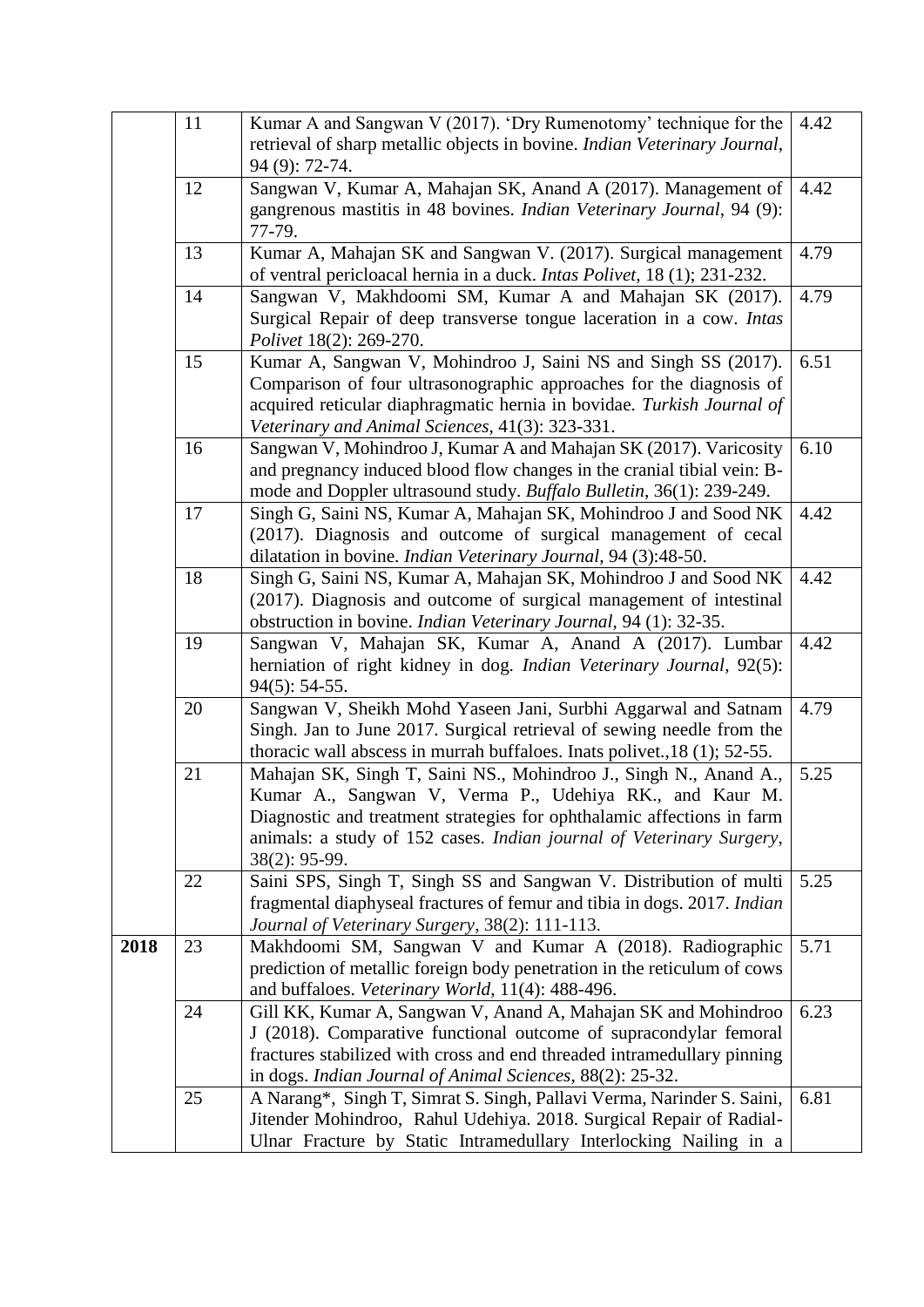|    | Crossbred Heifer Veterinary Comparative Orthopaedics<br>and                                                                                |      |
|----|--------------------------------------------------------------------------------------------------------------------------------------------|------|
|    | Traumatololgy; 31:373-378.                                                                                                                 |      |
| 26 | Devi N U, Mohindroo J, Verma P and Udehiya R. (Dec 2018). Diagnosis                                                                        | 4.79 |
|    | and management of liver abscess in a dog. Intas Polivet; 19(2):186-188.                                                                    |      |
| 27 | Gill K K <sup>*</sup> , Kumar A, Uppal V and Deshmukh S (2018). Evaluating the                                                             | 4.79 |
|    | impact of duration of supracondylar femoral fracture on the haemato-                                                                       |      |
|    | biochemical and intra operative traits in dogs. Intas Polivet 19(2): 211-                                                                  |      |
|    | 213.                                                                                                                                       |      |
| 28 | Gill KK*, Kumar A, Sangwan V, Anand A, Mahajan SK and Mohindroo<br>J. (2018). Comparative functional outcome of supracondylar femoral      | 6.23 |
|    | fractures stabilized with cross and end threaded intramedullary pinning                                                                    |      |
|    | in dogs. Indian Journal of Animal Sciences, 88(2): 161-169.                                                                                |      |
| 29 | Jaiswal AK*, Mohindroo J, Kumar A, Sangwan V and Mahajan SK                                                                                | 5.25 |
|    | (Dec 2018). Reliability of ultrasonography for the diagnosis of                                                                            |      |
|    | diaphragmatic hernia in bovine. Indian Journal of Veterinary Surgery                                                                       |      |
|    | 39(2): 79-85.                                                                                                                              |      |
| 30 | Kaur A*, Singh N, Udehiya R and Mahajan SK (Dec 2018). Comparison                                                                          | 5.25 |
|    | of xylazine-ketamine-isoflurane and xylazine-guafenesin-isoflurane                                                                         |      |
|    | combinations for general anaesthesia in horses. Indian Journal of                                                                          |      |
|    | Veterinary Surgery 39(2): 116-120.                                                                                                         |      |
| 31 | Khosa J., Sangwan V., Singh T. and Kumar A. (June 2018). Caesarean                                                                         | 4.42 |
|    | section to relieve fetal dystokia in jennet. Indian Veterinary Journal, 95:                                                                |      |
| 32 | 75-76.                                                                                                                                     | 6.10 |
|    | Kumar A, Mahajan SK, Sangwan V, Anand A (2018). Diagnosis and<br>surgical retrieval of extra reticular metallic foreign body in a buffalo. |      |
|    | Buffalo Bulletin, 37 (2): 273-278.                                                                                                         |      |
| 33 | Makhdoomi SM*, Sangwan V and Kumar A (April 2018). Radiographic                                                                            | 5.71 |
|    | prediction of metallic foreign body penetration in the reticulum of cows                                                                   |      |
|    | and buffaloes. Veterinary World, 11(4): 488-496.                                                                                           |      |
| 34 | Makhdoomi SM*, Sangwan V and Kumar A (Nov. 2018). Effect of                                                                                | 5.36 |
|    | Radiographic Positioning on the Morphometry of Cranio-Ventral                                                                              |      |
|    | Abdomen in Cows and Buffaloes. International Journal of Livestock                                                                          |      |
|    | Research, 8(11), 172-181. doi: 10.5455/ijlr.20180326105620                                                                                 |      |
| 35 | Qureshi B*, Kaur R and Sangwan V. (29 Dec. 2018). Resection of nasal                                                                       | 3.81 |
|    | cartilaginous mass in a buffalo: Case report. SKUAST Journal of                                                                            |      |
|    | Research, 20(2): 241-242.                                                                                                                  |      |
| 36 | Sangwan V, Duggal P, and Kumar A. (Oct 2018). Surgical retrieval of                                                                        | 4.79 |
|    | a migrated sewing needle from thoracic cavity of a dog. Intas Polivet.<br>19(1): 135-136.                                                  |      |
| 37 | Sangwan V, Kumar A, Mohindroo J and Saini NS (Dec 2018).                                                                                   | 5.25 |
|    | Ultrasonographic diagnosis of valvular endocarditis in a buffalo. Indian                                                                   |      |
|    | Journal of Veterinary Surgery 39(2): 141.                                                                                                  |      |
| 38 | Sangwan V, Makhdoomi SM and Kumar A. (Nov 2018). Surgical                                                                                  | 4.42 |
|    | Retrieval of Embedded Metallic Foreign Bodies from the Reticulum in                                                                        |      |
|    | Bovine. <i>Indian Veterinary Journal</i> , $95(11)$ : $28 - 31$ .                                                                          |      |
| 39 | Sangwan V, Mazumdar H, Kumar A, Dhaliwal AS (June, 2018).                                                                                  | 6.10 |
|    | Descent of gangrenous udder tissue into the teat cistern of a Murrah                                                                       |      |
|    | buffalo. Buffalo Bulletin, 37(2): 273-278.                                                                                                 |      |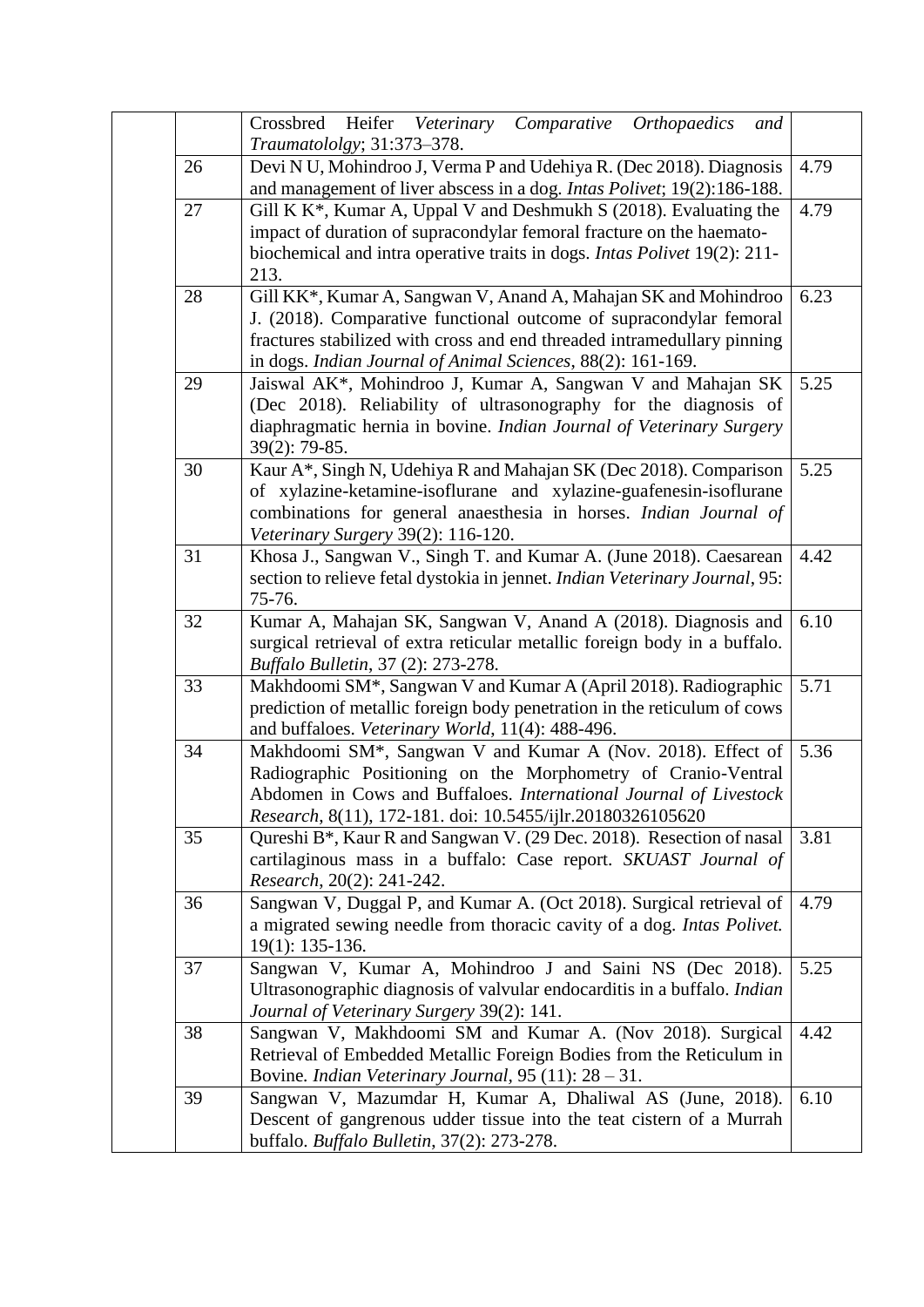|                                                                            | 40                                                                      | Sangwan V, Mohindroo J, Kumar A and Randhawa CS (May 2018).               | 5.36 |
|----------------------------------------------------------------------------|-------------------------------------------------------------------------|---------------------------------------------------------------------------|------|
|                                                                            | Clinical, radiographic and ultrasonographic differences in the Cows and |                                                                           |      |
|                                                                            |                                                                         | Buffaloes suffering from pericarditis. International Journal of Livestock |      |
|                                                                            |                                                                         | Research, 8(5), 255-263.                                                  |      |
|                                                                            | 41                                                                      | Singh G*, Udehiya RK, Mohindroo J, Kumar A, Singh T, Verma P,             | 5.71 |
|                                                                            |                                                                         | Devi NU and Anand A. (Sept 2018). Differential diagnosis and surgical     |      |
|                                                                            |                                                                         | management of cecal dilatation vis-a-vis cecal impaction in bovine.       |      |
|                                                                            |                                                                         | Veterinary World, 11(9): 1244-1249.                                       |      |
|                                                                            | Singh T, Mohindroo J, Verma P, U Devi and Udehiya R. (June 2018).<br>42 |                                                                           |      |
|                                                                            | Endoscopic retrieval of tracheal foreign body in a dog. Intas Polivet;  |                                                                           |      |
|                                                                            | 19:1:131-134.                                                           |                                                                           |      |
|                                                                            | 43                                                                      | Udehiya RK, Qureshi B, Duggal P, Singh T, Umeshwori Devi N and            | 5.25 |
|                                                                            |                                                                         | Singh ND (Dec 2018). Use of diode LASER for the management of             |      |
|                                                                            |                                                                         | papillomatosis in two dogs. Indian Journal of Veterinary Surgery 39(2):   |      |
|                                                                            |                                                                         | 136-137.                                                                  |      |
|                                                                            | 44                                                                      | Verma P, Singh T, Udehiya RK, Mohindroo J, Devi U and Khosa JS            | 5.00 |
|                                                                            |                                                                         | (2018) Siamese teat with double streak canals in a cow-diagnosis and      |      |
|                                                                            |                                                                         | surgical management. Ruminant Science 7(2) 345-348.                       |      |
| 2019                                                                       | 45                                                                      | Khosa J, Anand A, Singh, SS, Kumar D and Mohindroo J (2019).              | 5.25 |
|                                                                            |                                                                         | Surgical management of right dorsal displacement of large colon in six    |      |
|                                                                            |                                                                         | horses. Indian Journal of Veterinary Surgery 40(1): 64-65.                |      |
|                                                                            | 46                                                                      | Sangwan V, Khosa JS, Mahesha C and Kumar A. (2019). Rehabilitation        | 4.42 |
|                                                                            |                                                                         | of Electrocuted Rhesus Monkey after Amputation of a Fore and a Hind       |      |
|                                                                            |                                                                         | Limb. Indian Veterinary Journal, 96(3): 73-75.                            |      |
|                                                                            | 47                                                                      | Sangwan V, Kumar A, Mahajan SK and Singhal S (2019) Irreducible           | 4.42 |
|                                                                            |                                                                         | vaginal prolapsed with concurrent unilateral gravid uterine horn and its  |      |
|                                                                            | successful surgical management in a dog. Indian Veterinary Journal,     |                                                                           |      |
|                                                                            |                                                                         | $96(6)$ : 54-56.                                                          |      |
|                                                                            | 48                                                                      | Sangwan V, Mahajan SK, Kumar A and Anand A (2019). Barbed wire            |      |
|                                                                            |                                                                         | as an oesophageal foreign body in an emu (Dromaiusno vaehollandiae).      |      |
|                                                                            |                                                                         | International Journal of Avian and Wildlife Biology 4 (3): 87-88.         |      |
|                                                                            | 49                                                                      | Sangwan V, Mohindroo J, Kumar A and Gupta A. (2019). B-mode and           | 6.23 |
|                                                                            |                                                                         | Doppler ultrasonography of cranial epigastric vein in healthy and         |      |
|                                                                            |                                                                         | diseased cattle and buffaloes. Indian Journal of Animal Sciences, 89(3):  |      |
|                                                                            |                                                                         | 238-245.                                                                  |      |
|                                                                            | 50                                                                      | Sangwan, V, Kumar, A. and Singh, N.D. (2019). Rectal stricture due to     | 6.62 |
|                                                                            |                                                                         | circumferential fibroma in buffaloes. Buffalo Bulletin, 38(1): 185-191.   |      |
|                                                                            | 51                                                                      | *Yadav GP, Sangwan V and Kumar A (2019). Comparative occurrence           | 5.71 |
|                                                                            |                                                                         | pattern of fractures in cattle and buffaloes. Veterinary World 12 (7):    |      |
|                                                                            |                                                                         | 1154-59. Doi 10.14202/vetworld.2019.1154-1159.                            | 4.42 |
|                                                                            | 52<br>Kumar A, Anand A, Sangwan V and Singh CK (2019) End-threaded      |                                                                           |      |
|                                                                            | intramedullary pinning for the stabilization of supracondylar femoral   |                                                                           |      |
|                                                                            |                                                                         | fracture in goats. Indian Veterinary Journal 96 (8): 66-68.               |      |
|                                                                            | 53                                                                      | Makhdoomi SM, Sangwan V, Kumar A, Mohindroo J and Gupta A                 | 6.10 |
|                                                                            |                                                                         | (2019). Ultrasonographic morphometry of reticulum in cattle and           |      |
| buffaloes suffering from traumatic reticulo-peritonitis. Buffalo Bulletin, |                                                                         |                                                                           |      |
| 38(1): 185-191.                                                            |                                                                         |                                                                           |      |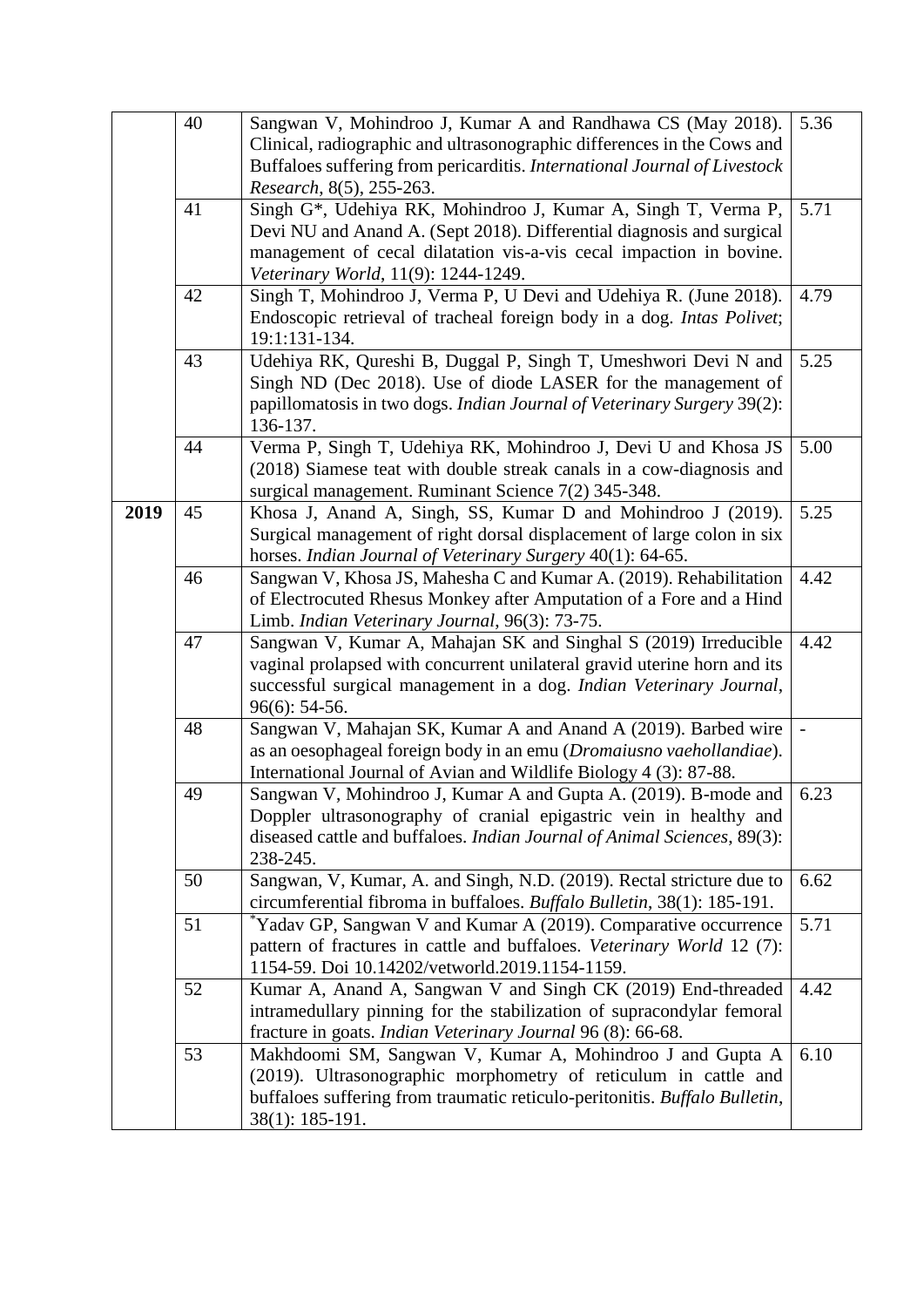| 54              | Sodhi HS and Sangwan V (2019) Successful horn amputation for the             | 5.38 |
|-----------------|------------------------------------------------------------------------------|------|
|                 | treatment of horn cancer in an 18 yr old humped bullock. International       |      |
|                 | Journal of current microbiology and applied sciences, 8(8): 537-541          |      |
| 55              | Kour A, Anand A, Mahajan SK and SangwanV (2019) Perineal                     | 4.42 |
|                 | urethrostomy for the management of urinary incontinence due to hard          |      |
|                 | scrotal swelling in a Tom cat. Indian Veterinary Journal, 96(8): 60-62       |      |
| 56              | Varghese VA, Mahajan SK, Sangwan V and Gupta K (2019) Surgical               | 4.42 |
|                 | of peribulbar<br>abscess<br>Indian<br>management<br>in<br>tortoise<br>star   |      |
|                 | (Geocheloneelegans)- A case report. Indian Veterinary Journal, 96(10):       |      |
|                 | 67-68                                                                        |      |
| 57              | Khosa JS, Anand A, Sangwan V, Mahajan SK, Mohindroo J and Singh              | 6.44 |
|                 | SS. (2019) Surgical Management of uterine torsion through ventral            |      |
|                 | celiotomy in eleven mares. Indian Journal of Animal Research.                |      |
| 58              | <sup>*</sup> Himani, Kumar A, Anand A, Singh N, Uppal V and Mohindroo J.     | 6.23 |
|                 | (2019). Clinical occurrence and radiographic diagnosis of distal limb        |      |
|                 | lameness in equine. <i>Indian Journal of Animal Sciences</i> , 89(1): 15-24. |      |
| $\overline{59}$ | Singh CK, Kumar A and Singh N (2019). An overview on the diagnostic          | 5.53 |
|                 | and therapeutic aspects of cardiac diseases in bovine. Journal of            |      |
|                 | Entomology and Zoological Studies, 7(2): 855-863.                            |      |
| 60              | Sodhi HS, Mohindroo J, Mahajan Sk, Verma P and Singh O (2019).               | 5.25 |
|                 | Comparison of ultrasonographic features of omasum in cattle and              |      |
|                 | buffaloes suffering from various gastro-intestinal tract disorders. Indian   |      |
|                 | Journal of Veterinary Surgery 40(1): 26-29                                   |      |
| 61              | Umeshwori DN, T Singh, Verma P, Udehiya R (2019) Endoscopic                  | 5.25 |
|                 | diagnosis and drainage of nasal abscess in a cow. Indian Journal of          |      |
|                 | Veterinary Surgery 40(1): 72                                                 |      |
| 62              | Sharma D, Anand A, Sangwan V, Deshmukh S and Banga HS (2019).                | 5.25 |
|                 | Spermatic cord torsion of intra-abdominal testis associated with             |      |
|                 | testicular cavernous hemangioma in a dog. Indian Journal of Veterinary       |      |
|                 | Surgery 40(1): 74                                                            |      |
| 63              | Singh T, Priyanka, Verma P, Udehiya R and Devi NU (2019). Surgical           | 5.25 |
|                 | resection of mammary tumour in a female albino rat. Indian Journal of        |      |
|                 | Veterinary Surgery 40(1): 76                                                 |      |

### **List of manuals / instructional material published: 2017:**

- 1. Singh T., Verma P., Udehiya R, Devi U, Mohindroo J and Singh N. 2017. Compendium of lectures on 30thAdvanced training course on "Addressing challenges in veterinary surgery and anesthesia" at Department of surgery and radiology, GADVASU, Ludhiana, 30 August to  $19<sup>th</sup>$  September, 2017.
- 2. Singh SS, Mohindroo J, Mahajan SK, Singh N, Kumar A, Sangwan V, Singh T, Verma P and Rahul Kumar, N Umeshwori Devi (2017). Manual of General Surgery, Anesthesiology and diagnostic imaging (VSR-411).
- 3. Singh SS, Mohindroo J, Mahajan SK, Singh N, Kumar A, Sangwan V, Singh T, Verma P and Rahul Kumar, N Umeshwori Devi and Chandan Singh (2018). Manual of Regional surgery- Veterinary (VSR-421).
- 4. Singh SS, Mohindroo J, Mahajan SK, Singh N, Kumar A, Sangwan V, Singh T, Verma P and Rahul Kumar and N Umeshwori Devi (2017). Veterinary Orthopedics and Lameness (VSR-511).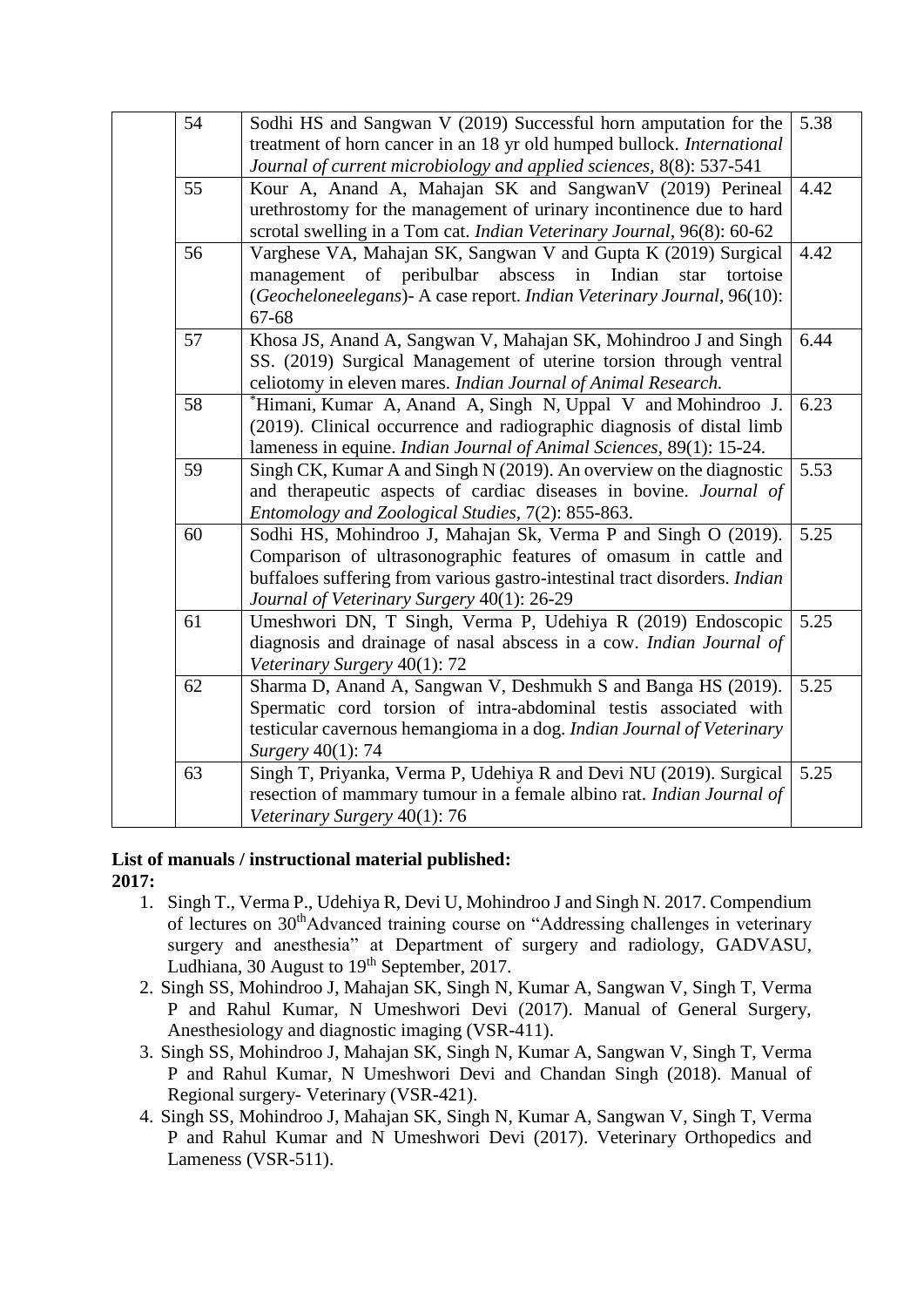- 5. Sangwan V, Kumar A, Singh N and Mohindroo J (2017). Compendium of training course on "Small Animal Ultrasonography" Jan 30-Feb 03, 2017 under All India Network Prog DIMSCA.
- 6. Kumar A, Verma P, Singh N, Mohindroo J (2017). Prepared 'E Book of Lectures' of training course on "Radiology" July 24-28, 2017.

### **2018:**

- 7. Udehiya RK, Mohindroo J, Kansal SK, Verma HK (2018). FFP Bulletin / Booklet-6 on First aid and hoof management in dairy animals. Under Farmers First Program (ICAR).
- 8. Sangwan V, Verma P, Singh N, Devi NU, Mohindroo J**,** Khosa JK, Anand A, Gill KK. 2018. Edited compendium of training course on "Small animal radiography and ultrasonography" held at Department of Surgery and Radiology GADVASU, from 12- 16 Feb, 2018.
- 9. Singh T., Mahajan SK., Kumar A., Sangwan V., Udehiya R, and Singh CK. 2018. Compendium of lectures on Training course on "Small animal orthopedic and soft tissue surgery" at Department of Surgery and Radiology, GADVASU, Ludhiana 12 to 16 February, 2018.
- 10. Kumar A, Kumar C, Sangwan V. Mahajan SK and Anand A, Compendium of lectures on 31st Advanced training course on "Enhancing Core and Advanced Competency skills in veterinary surgery, diagnostic imaging and anaesthesia" at Department of surgery and radiology, GADVASU, Ludhiana,  $11<sup>th</sup>$  September to  $1<sup>st</sup>$  October, 2018.

### **2019**

- 11. Verma P, Udehiya RK, Singh T, Mohindroo J and Mann J (2019). E book on lectures on training to Rajasthan veterinary officers on "Radiology" held at department of Veterinary Surgery and Radiology from 25.2.2019 to 1.3.2019.
- 12. Kumar A, Khosa JS, Singh N and Sharma K. (2019). E book on lectures on training to Rajasthan veterinary officers on "Radiology" held at department of Veterinary Surgery and Radiology from 18.2.2019 to 22.2.2019.
- 13. Sangwan V, Devi NU, Mahajan SK, Udehiya R and Gill KK. (2019). E book on lectures on training to Rajasthan veterinary officers on "Radiology" held at department of Veterinary Surgery and Radiology from 11.2.2019 to 15.2.2019.
- 14. Singh N, Kumar A, Sangwan V and Khosa JS. (2019). Compendium of lectures on "long bone fracture management in small animals" held at department of Veterinary Surgery and Radiology under All India Network program on Diagnostic Imaging and Management of Surgical Conditions in Animals" from 29-31 Jan, 2019.
- 15. Singh T, Verma P, Udehiya R and Devi NU. (2019). Compendium of lectures on "Small Animal Ultrasonography" held at department of Veterinary Surgery and Radiology under All India Network program on Diagnostic Imaging and Management of Surgical Conditions in Animals" from 8-10 Jan, 2019.
- 16. Mahajan SK, Mann J, Anand A, Devi NU, Mohindroo J and Gill K. (2019). Compendium of lectures on "Small Animal Ophthalmic Surgery " held at department of Veterinary Surgery and Radiology under All India Network program on Diagnostic Imaging and Management of Surgical Conditions in Animals" from 5-7 Feb, 2019.

### **Seven videos have been developed by the department of Veterinary Surgery and Radiology and 2 of them are available on You Tube.**

- a. Video on "obstructive colic surgery in horses" (link: https://www.youtube.com/watch?v=cUWknPH1EkM).
- b. Video on "elective ovario-hysterectomy in cats" (https://www.youtube.com/watch?v=dItLYr2yPjY).
- c. Video on "Diaphragmatic hernia in buffalo"